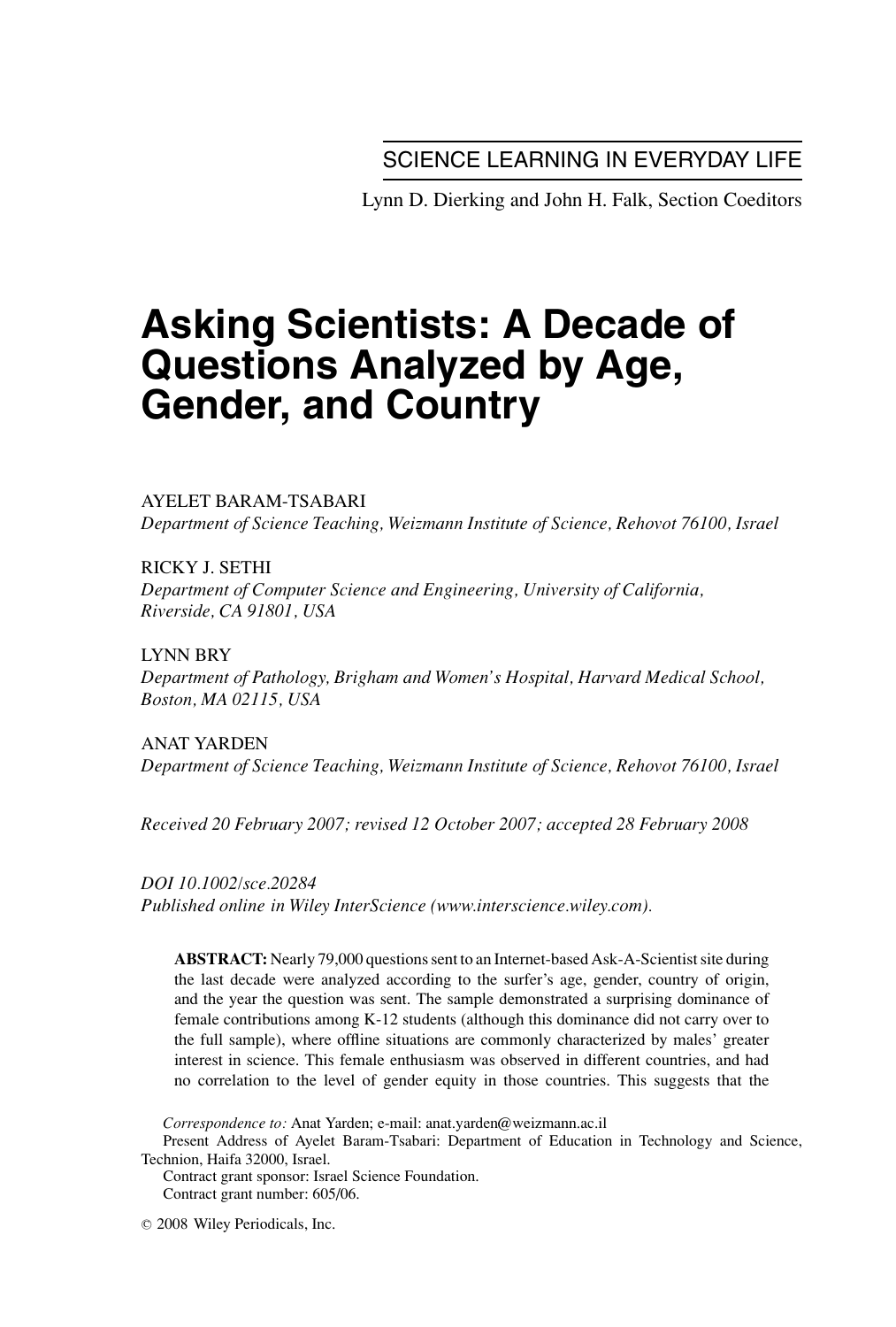Internet as a free-choice science-learning environment plays a potentially empowering and democratic role that is especially relevant to populations that are traditionally deprived of equal opportunities in learning formal science. However, worldwide, girls' interest in submitting questions to scientists dropped as they grew older relative to the boys' interest, and the stereotypically gendered science interests persisted in this environment as well. The strengths and limitations of using free-choice Web-based data sources for studying youth interest in science are discussed. <sup>C</sup> 2008 Wiley Periodicals, Inc. *Sci Ed* 1 – 30, 2008

#### **INTRODUCTION**

An earlier paper in this journal (Baram-Tsabari, Sethi, Bry, & Yarden, 2006) drew upon the questions sent to an Ask-A-Scientist site during a 3-month period at the end of 2004 to identify the scientific interests of children. The present paper draws upon the same source to analyze nearly 79,000 questions gathered since the establishment of the Internet site in the mid-1990s (www.madsci.org), to learn about the interactions between age, gender, country of origin, and interest in scientific topics. More specifically, we wanted to determine how the participation of female contributors changed between countries, with age and with time, and how the scientific interests, reflected by the subject of the questions, changed with age and time, between genders, and between countries.

# **THEORETICAL FRAMEWORK**

#### **Students' Questions**

Although question asking is a basic requirement for the performance of scientific research and meaningful learning, the way in which science lessons are usually conducted does not stimulate question asking by students, and questions are posed mainly by the teachers (Allison & Shrigley, 1986; Dillon, 1988; Dori & Herscovitz, 1999; Graesser, Person, & Huber, 1992; Marbach-Ad & Sokolove, 2000). Requests for meaningful explanations are relatively infrequent in K-12 classrooms, and students at all grade levels (K-12) generally ask the same number of questions (Good, Slavings, Harel, & Emerson, 1987)—approximately 1% of the questions asked in class (Graesser et al., 1992).

Many researchers have recommended strategies to encourage question asking by students, such as one-on-one tutoring sessions (Graesser & Person, 1994), discussion (King, 1994), cognitive conflict (Allison & Shrigley, 1986), real-world problem-solving activities (Chin, Brown, & Bruce, 2002; Zoller, 1987), case studies (Dori & Herscovitz, 1999), biotechnology-focused modules (Olsher  $&$  Dreyfus, 1999), use of written questions (Pedrosa de Jesus, Teixeira-Dias, & Watts, 2003), and learning using adapted primary literature (Brill & Yarden, 2003).

In spite of the effort to encourage question asking by students, students are more often expected to answer questions than to ask them in the typical classroom setting (Chin, 2004), and the common situation in science classes is still the one described by Dillon (1988): "Children qua  $(=a)$  students do not ask questions. They may be raising questions in their own mind . . . but they do not ask questions aloud in the classroom." Researchers attribute this situation to a classroom atmosphere in which revealing a misunderstanding may render the student vulnerable, open to embarrassment, censure or ridicule (Pedrosa de Jesus et al., 2003). Students have described their teachers' responses to their questions as "put-offish" or even annoyed, and their classmates' reaction as "intolerant" (Rop, 2003).

The overall paucity of student question asking has resulted in relatively few studies of pupils' questions, simply because researchers have not been able to find enough of them to examine (Maskill & Pedrosa de Jesus, 1997; Pedrosa de Jesus et al., 2003; Watts &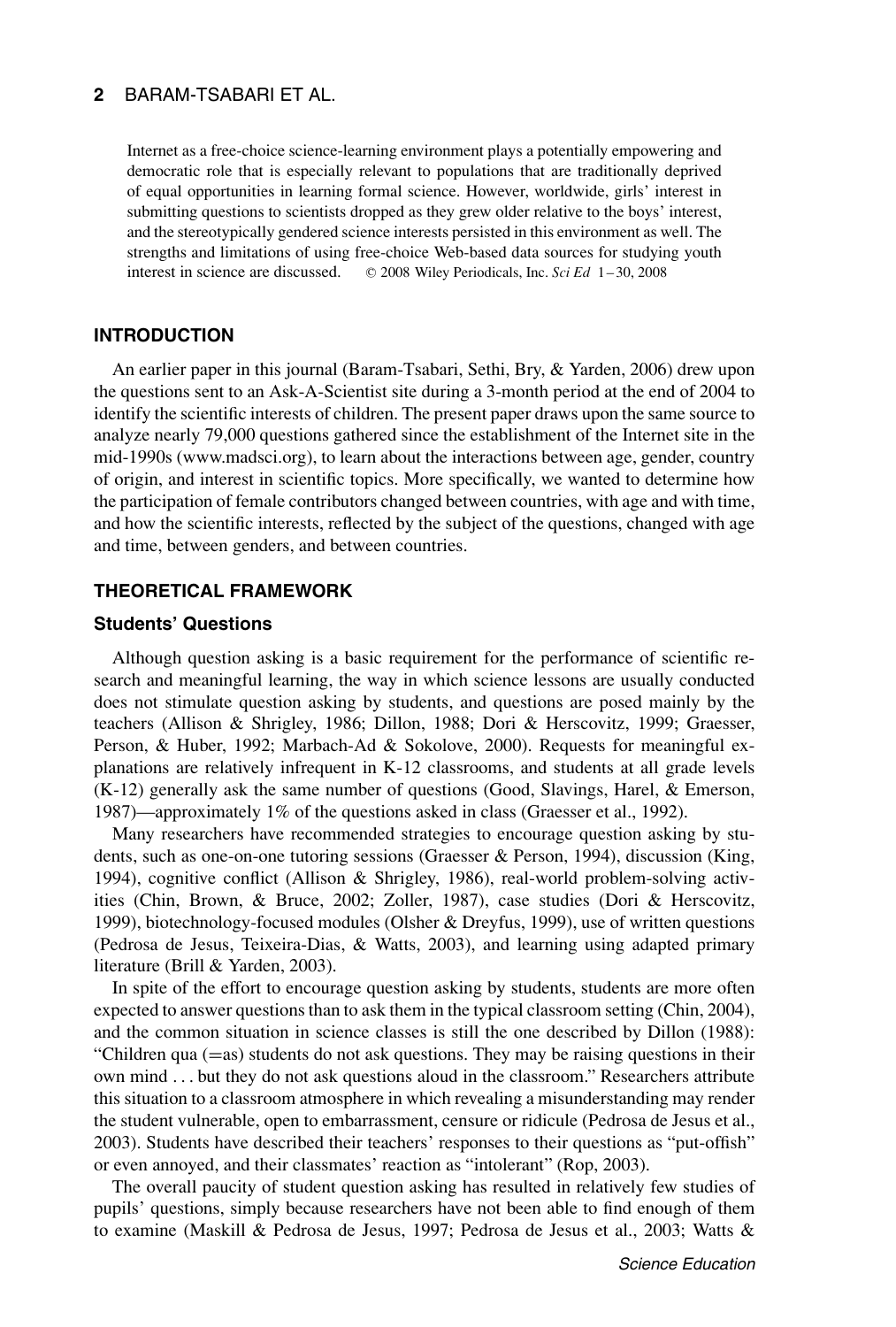Alsop, 1995). Good et al. (1987) specifically note the absence of comparative studies of student-generated questions across different grade levels using the same methodology.

Dim as the picture of student-generated questions may be, research, as well as life experience, tell us that students are capable of asking many questions when given the opportunity (Costa, Caldeira, Gallastegui, & Otero, 2000). Therefore, a better way to study children's questions might be to look for them where they are being asked fluently and voluntarily. Learners ask questions when they feel secure (Watts, Gould, & Alsop, 1997), and one place offering such security is free-choice science-learning settings on the Internet.

#### **The Web as a Free-Choice Science-Learning Environment**

Examining free-choice science-learning environments can provide knowledge about the natural setting in which people learn in a self-directed, self-motivated, voluntary way, guided by individual needs and interests (Falk & Dierking, 2002). An example of such a free-choice setting is the World Wide Web, which is the primary source for news and information about science for 20% of Americans, second only to television (41%). Moreover, if people need information on a specific scientific topic, the Internet is the primary source to which they turn (Horrigan, 2006). Two thirds of Internet users say they have come upon news and information about science when going online for other purposes, and half of all Internet users have been to a Web site that specializes in scientific content (Horrigan, 2006).

While access to the Internet grows exponentially, American students are already wired: in fall 2005, nearly 100% of public schools in the United States had access to the Internet, and 94% of the instructional rooms in those schools had Internet access (National Center for Education Statistics [NCES], 2006). In 2005, 87% of all youth between the ages of 12 and 17 had used the Internet, and 68% of all teenagers had used the Internet at school (Rainie & Hitlin, 2005). In general, youth hold positive attitudes and exhibit self-confidence with respect to Internet use (Fidel et al., 1999; Watson, 2004). Their use of the Web ranges from researching for school assignments to communicating with others and exploring their personal interests (Baram-Tsabari et al., 2006; Bilal, 2004; Hirsh, 1999; Levin, Arafeh, Lenhart, & Rainie, 2002; MaKinster, Beghetto, & Plucker, 2002; Weigold & Treise, 2004). Science Web sites may influence young people's life-long interest in science and their appreciation of its beauty and importance (Weigold  $&$  Treise, 2004). However, a listing of the 15 sites most visited by teenagers did not include any sites related to science, technology, or even education in general. Weigold and Treise concluded that teenagers usually go to the Web to have fun and interact with others, but only occasionally use the Web to learn.

There are mixed findings regarding the role of gender in using the Web as a free-choice environment for science learning. Although boys have more formal and out-of-school experience using computers and the World Wide Web (Kafai & Sutton, 1999; Shashaani, 1994), more girls prefer this type of lesson over traditional classroom-based science learning (Leong & Al-Hawamdeh, 1999). Ching, Kafai, and Marshall (2000) found that configuration of social, physical, and cognitive gender-equitable spaces contributes to a positive change in girls' level of access to programming activities. The American Association of University Women (AAUW; 2004) describes girls and women as being attracted to the communicative aspects of online interactions, and therefore recommends online projects as a means of promoting gender-equitable participation.

A former study that used questions from an Ask-A-Scientist source found that among 4th–12th graders, girls asked most of the questions in contributions arriving from the United States, Canada, and the UK, but not from the other countries surveyed (Baram-Tsabari et al., 2006). This female majority contradicts previous female-to-male ratios obtained from a scientific Internet site based in Italy (Falchetti, Caravita, & Sperduti, 2003), a UK-based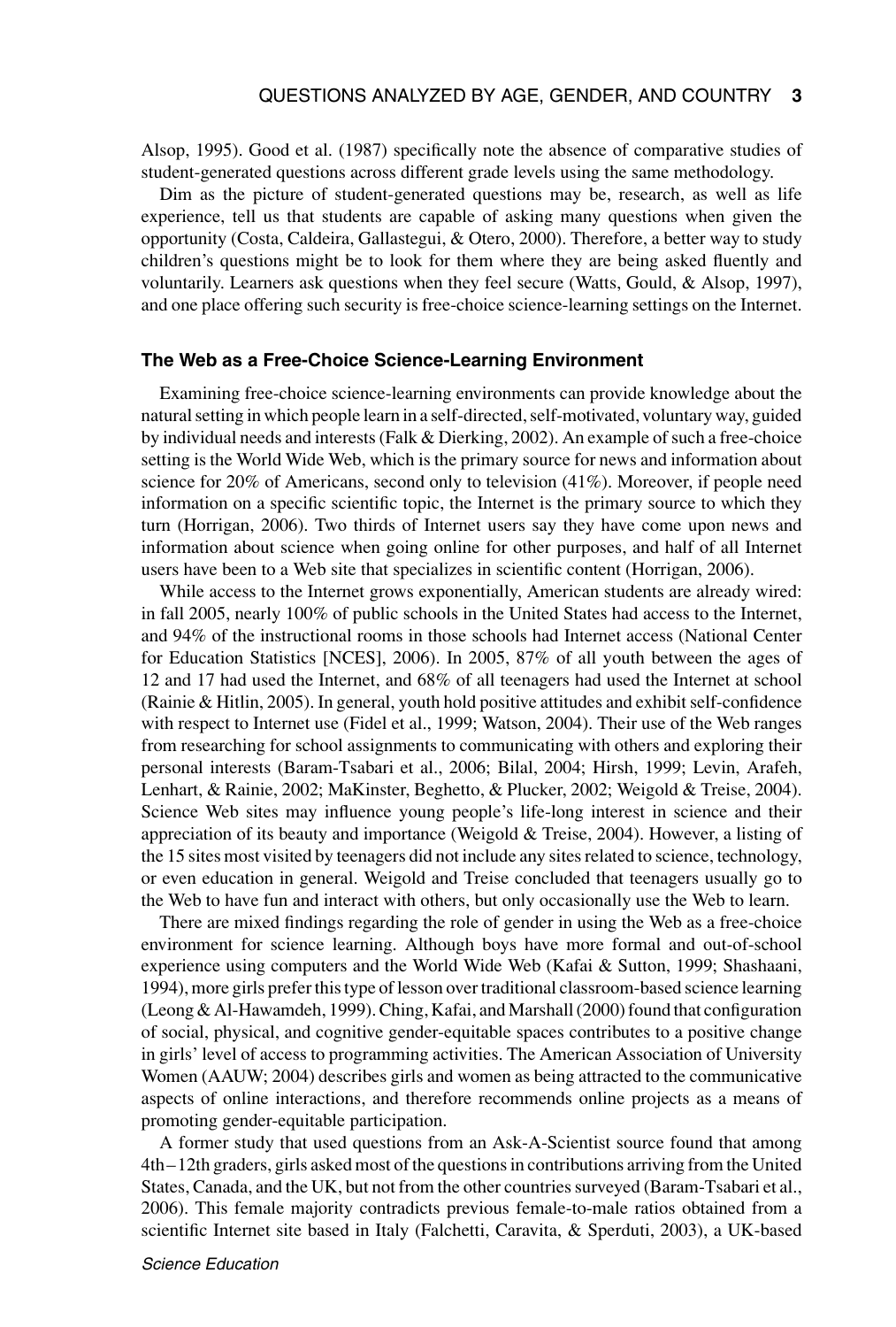science line (K. Mathieson, personal communication, April 2, 2004), and science and technology questions at an Israeli children's Web site (Baram-Tsabari & Yarden, 2005). At the interactive Web site *Whyville*, which was designed to engage students in socially interactive, entertaining, and educational activities that include inquiry science, most users were found to be girls (73% of the regular *Whyville* users who answered a survey), contrary to what might be expected from a science-oriented program (Aschbacher, 2003). The question of female usage of the Web as a free-choice environment for science learning should be viewed in the context of females' general reluctance to use media that foster informal learning about science (National Science Foundation [NSF], 2004; Nisbet et al., 2002), and to take part in extracurricular science experiences (Greenfield, 1998).

Research on children's use of the World Wide Web for learning has generally been conducted in school settings (e.g., Bilal, 2001; Fidel et al., 1999; Guinee, 2004; Rogers & Swan, 2004; Slotta, 2004). The Web is seen by educators as a site for student inquiry in science, which allows students to pursue questions of personal interest (McCrory Wallace, Kupperman, Krajcik, & Soloway, 2000), since an effective search is also an exercise in inquiry and critical thinking (Brem & Boyes, 2000). However, most students have difficulty formulating and modifying search queries (Bilal, 2004; Hirsh, 1999; MaKinster et al., 2002; Wallace, Kupperman, Krajcik, & Soloway, 2000; Watson, 2004), and many of them fail to construct an accurate and broad understanding following an online inquiry (Hoffman & Krajcik, 1999).

Furthermore, children do not tend to question the accuracy of the information they find on the Web (Hirsh, 1999; Russell, Weems, Brem, & Leonard, 2001; Schacter, Chung, & Dorr, 1998; Wallace et al., 2000). Such skepticism is sorely needed, as Keating, MaKinster, Mills, and Nowak (1999) found that as few as 30% of the search results for science concepts actually contain at least a short operational definition or graphic display of the concept, and many of the sites contain misconceptions. Another major problem is that students believe that they should be able to find answers to complex questions on specific Web pages, instead of researching to form an answer (Soloway & Wallace, 1997). To sum up, although the Internet has the potential to greatly facilitate positive changes in education, its use in school is sporadic, peripheral to the core curriculum, and simple and obvious in nature (Schofield, 2005).

Consequently, students report that there is a substantial disconnectedness between how they use the Internet for school and how they use it during the school day and under the teacher's direction. For the most part, students' educational use of the Internet occurs outside of the school day, outside of the school building, away from teacher direction (Levin et al., 2002). Steinkuehler (in press) suggests that to understand the current and potential capacities of technology for cognition, learning, literacy, and education, we must look at contexts outside the current formal educational system rather than those within. The reason for this is that what students do with online technologies outside the classroom is not only markedly different from what they do with them in schools but it is also more goal-driven, complex, sophisticated, and engaged. Hence, it might prove more fruitful to study children's use of the World Wide Web for learning in free-choice settings, rather than in school settings.

When children are using the Internet to research their interests, some of their complex questions are better answered by experts than by a list of directories or sites. This type of service is offered on the Web by human-mediated question-and-answer sites and they are sometimes referred to as "expert services" (Janes, Hill, & Rolfe, 2001) or "Ask-A" services, such as "Ask-A-Scientist" (Lankes, 1999). Such sites usually maintain searchable public archives in which previously answered questions are returned as search results, thus making this archive a resource for their users (Pomerantz, Nicholson, Belanger, & Lankes, 2004). This study uses the archives of such a Web site as a data source for identifying interests in science.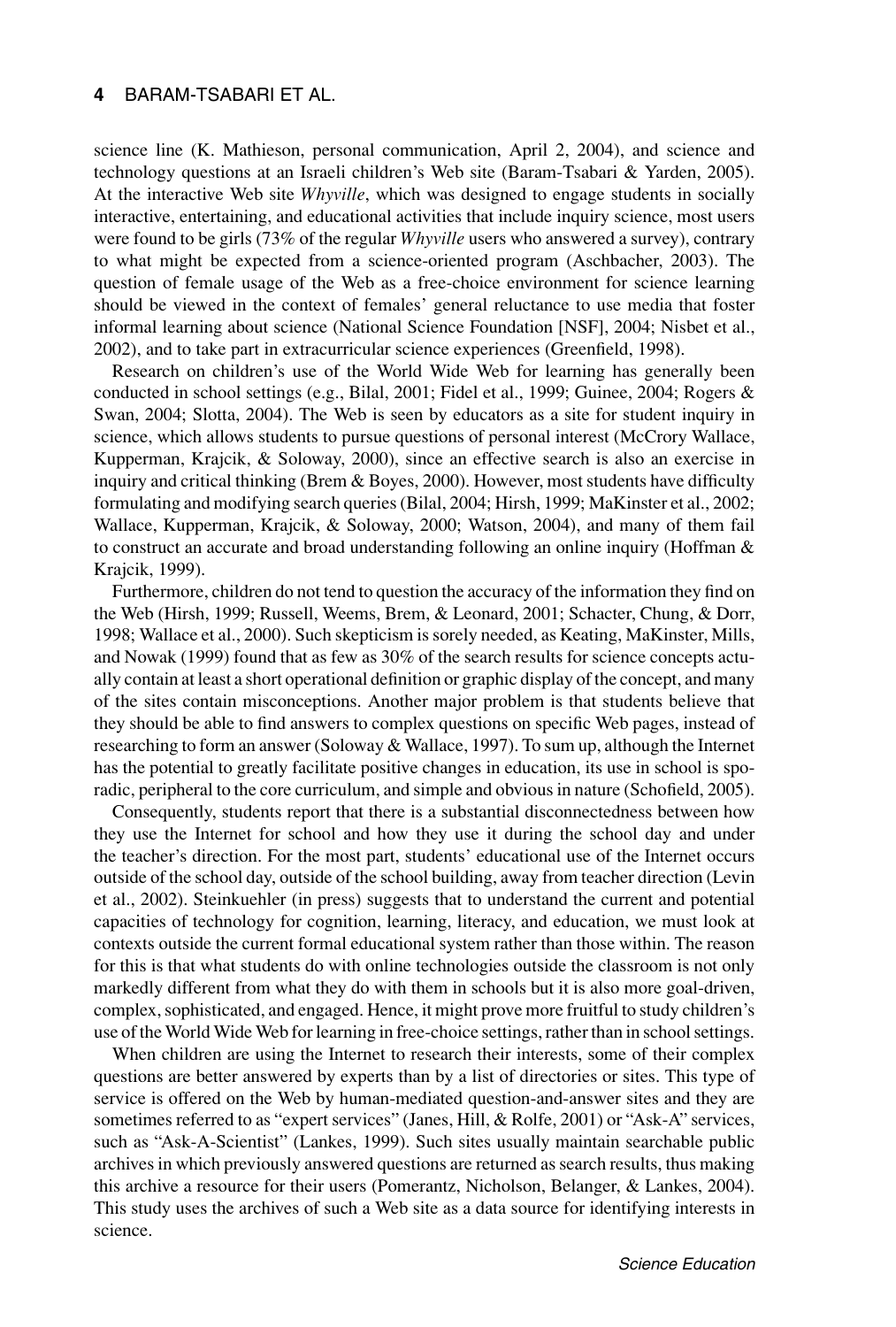#### **Interest in Science**

Adolescents' decisions about the contents and directions of their educational training are influenced to a high degree by the topic-related interests they developed in the preceding years (Krapp, 2000). Interest was the primary reason for choosing to enroll in an advanced science class among Israeli (Levy, 2003), Swedish (Lindahl, 2007), American and Australian students (Kahle, Parker, Rennie, & Riley, 1993). Interest does not only affect the choice of courses and career but also the ability to learn. Research indicates positive relationships between interest and a wide range of learning indicators (Pintrich & Schunk, 2002; Schiefele, 1998).

Regardless of the importance of interest, the current situation in science education was summarized by a Swedish student in the following manner: "The trouble with school science is that it provides uninteresting answers to questions we have never asked" (Osborne, 2006). The untested assumption is that the more we know about students' interests, enthusiasms, dislikes, beliefs, and attitudes, the more feasible it will be to develop school science curricula that will engage their attention and help reduce long-standing gender and other differentials (Jenkins, 2006).

Within free-choice science education, some attention is paid to the audience's interests. Front-end studies are regularly used by museums to initiate a dialogue with visitors, enabling the exhibition developers to learn about the audience's assumptions, understandings, attitudes, beliefs, and interests (Dierking & Pollock, 1998). Another free-choice institute that may benefit from tuning in to its audience is the public library. Cooper (2004) studied children's choices for inclusion in a hypothetical library, based on the understanding that children's information interests and needs differ from those of adults, even those adults who have the best intentions when it comes to understanding and predicting children's interests.

When high school students are asked to indicate their interest in learning about various topics in their science classes, they choose topics such as disease (cancer and HIV/AIDS), drugs (therapeutic and recreational), biological and chemical weapons, the ozone layer, and greenhouse gases. Yet the usual high school science curriculum does not address these topics (Kwiek, Halpin, Reiter, Hoeffler, & Schwartz-Bloom, 2007). Overall, biology is the most popular science subject among students (Baram-Tsabari et al., 2006; Baram-Tsabari & Yarden, 2005; Dawson, 2000; Murray & Reiss, 2005; Osborne & Collins, 2000; Qualter, 1993), especially among females (see next section for gender aspects of interest in science). Within the field of biology, students display significant changes in the structure of their interests with age: human biology becomes important while interest in plants and animals decreases (Baram-Tsabari et al., 2006; Baram-Tsabari & Yarden, 2005, 2007; Osborne & Collins, 2000; Stawinski, 1984; Tamir & Gardner, 1989).

The profiles of students' experiences and interests vary strongly between countries (Sjøberg, 2000). Results from the ongoing international "Relevance of Science Education" [ROSE] project indicate that similarities among countries in students' responses, regarding what science topics they would like to learn, are first determined by geographical proximity, and next by the level of development, indicated by the UN's human development index (Sjøberg & Schreiner, 2005). However, these differences might be much smaller among Western countries. Lyons (2006), for example, found a remarkable similarity in the experiences of school science reported by high school students in Sweden, England, and Australia. This analysis revealed that students in different educational and national contexts were not only experiencing very similar high school science classes but also identifying similar problems and responding in similar ways.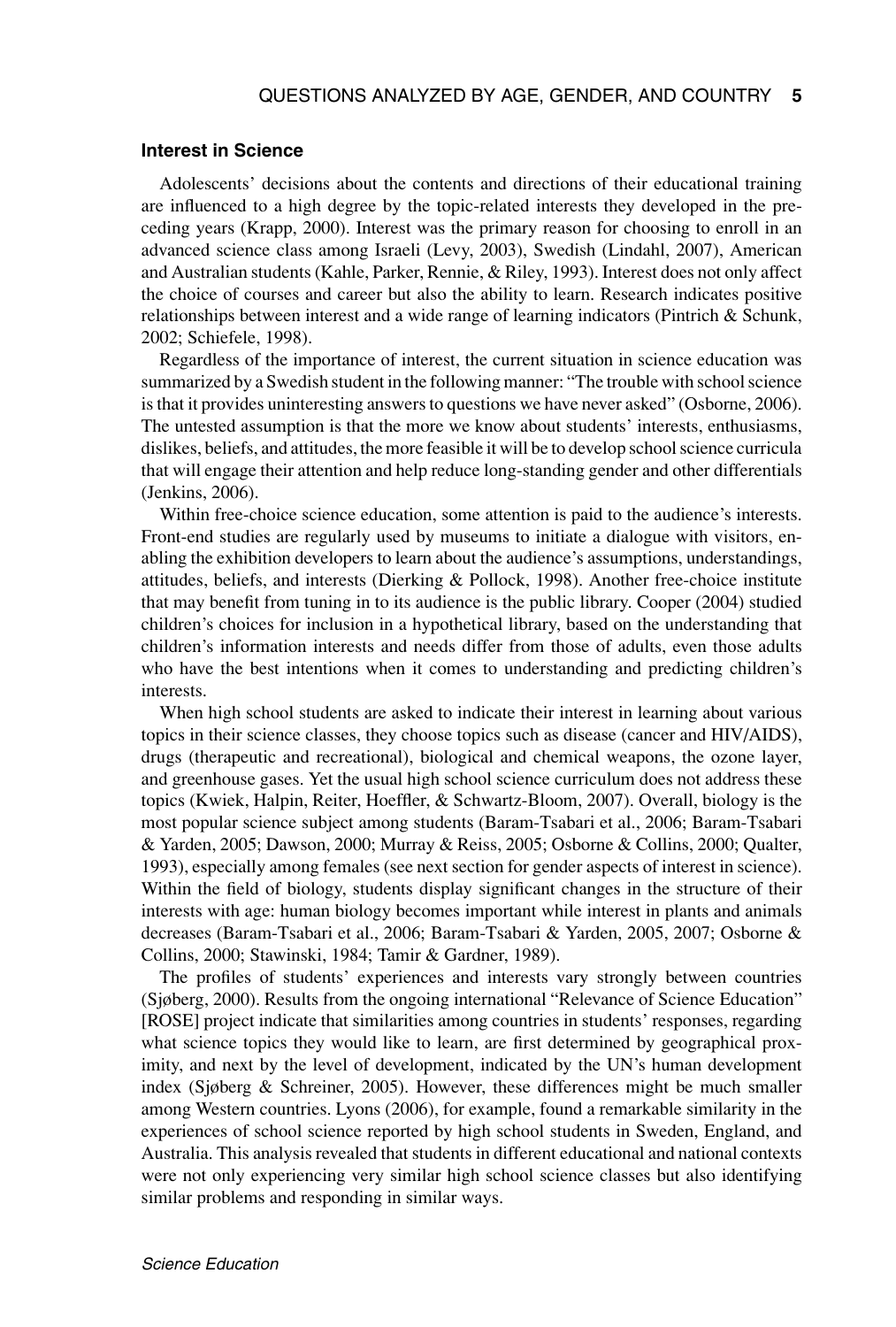#### **Gender and Interest in Science**

To successfully address the needs and interests of underrepresented groups, we need to know not only what works, but what works for whom (AAUW, 2004). Research has provided insight into these issues, especially on the role of gender in predicting scientific interest. Most of these insights are based on data collected in school science settings.

The wealth of data regarding boys' and girls' interest in science can be summarized in the following manner: boys in general are more interested in science than are girls (Gardner, 1975, 1998; Miller, Slawinski Blessing, & Schwartz, 2006), especially in the fields of physics and technology. Girls, on the other hand, are more interested in biology than boys. Chemistry is equally interesting to both genders. These findings (or parts of them) have been repeated in many countries, including Scotland (Stark & Gray, 1999), Australia (Dawson, 2000; Kahle et al., 1993; Woodward & Woodward, 1998), the United States (Farenga & Joyce, 1999; Jones, Howe, & Rua, 2000), England (Murphy & Whitelegg, 2006; Osborne & Collins, 2001; Spall, Barrett, Stanisstreet, Dickson, & Boyes, 2003), Israel (Friedler & Tamir, 1990; Trumper, 2006) and Germany (Hoffmann, 2002), and in international studies such as "Science and Scientists" (SAS) (Sjøberg, 2000) and ROSE (Sjøberg & Schreiner, 2002).

The ROSE studies conducted in Denmark (Busch, 2005), England (Jenkins & Nelson, 2005), Norway (Schreiner, 2006), and Finland (Lavonen, Juuti, Uitto, Meisalo, & Byman, 2005) found that girls' interests were focused on health, medicine, the body, the mind, and well being, whereas boys wished to learn more about the dramatic aspects of physics and chemistry, and how technology works. This gender gap in interest is also apparent among female students who are interested in science, as can be inferred from the polarized enrollment in elective biology and physics courses (Murphy & Whitelegg, 2006; Zohar, 2003) within the science-attentive student body. It is also evident in science-interest studies that use senior high school science students as a sample. For example, Osborne and Collins (2001) surveyed students' views on school science using focus groups of 11th graders who intended to continue with their science studies, and those who did not. Girls in both groups made many more negative comments about physics than did boys. Thus, it seems that the increasing access of female students to the traditionally masculine science subjects is being accompanied by the emergence of biology as a feminine niche in science (Ayalon, 1995).

Some researchers have suggested that the basis of these stereotypically gendered interests is an inborn trait which hard-wires the average girl for empathy, while the average boy is predominantly hard-wired for understanding and building systems (Baron-Cohen, 2003). Other studies, however, did not find any such difference (Hyde & Linn, 2006). A landmark MRI study of normal brain development (Waber et al., 2007) found that mental performance differs very little with gender. In her review, Spelke (2005) states that

Thousands of studies of human infants, conducted over three decades, provide no evidence for a male advantage in perceiving, learning, or reasoning about objects, their motions, and their mechanical interactions. Instead, male and female infants perceive and learn about objects in highly convergent ways. (p. 952)

Additional explanations, which do not assume an inborn gender difference, were subsequently suggested to explain girls' lack of interest and underrepresentation in science; these are traditionally divided into the three, somewhat overlapping categories suggested by Kelly (1978):

1. *Cultural* explanations, which may be referred to as "socialization explanations," include the masculine image of science, which is seen years prior to the actual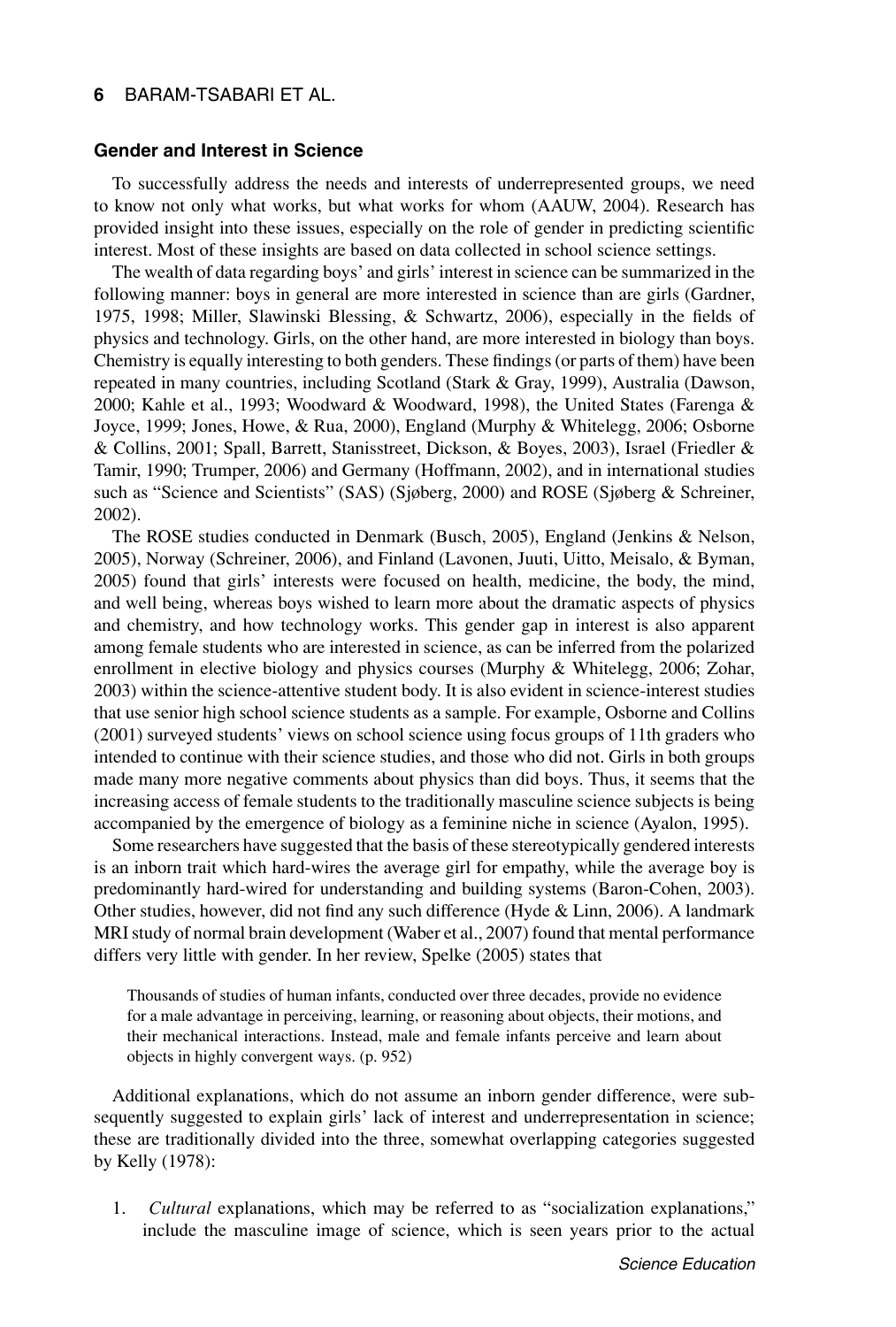encounter with disciplinary school science (Farenga  $&$  Joyce, 1999), lack of female role models and their image in the media (Handelsman et al., 2005; Schibeci & Lee, 2003; Steinke, 1997), lack of out-of-school experiences (Kahle & Lakes, 1983; Shakeshaft, 1995), parental gendered beliefs regarding science (Tenenbaum & Leaper, 2003), peers' views during puberty (Brownlow, Smith, & Ellis, 2002; Pettitt, 2004), girls' low self-efficacy (Labudde, Herzog, Neuenschwander, Violi, & Gerber, 2000), and issues concerning values and identity (Schreiner & Sjøberg, 2007).

- 2. *Attitudinal* explanations refer to girls' negative attitudes toward science and pursuing a science-related career (Crettaz von Roten, 2004; Kahle & Lakes, 1983; Kelly, 1978; Miller et al., 2006; Simpson & Oliver, 1985; Weinburgh, 1995). Some factors, such as misuse, difficulty and masculine image, which were brought up to explain girls' less favorable attitudes toward science, apply more strongly to the physical sciences (Kelly, 1978).
- 3. *Educational* explanations include school-related parameters, such as enrollment and achievement in mathematics classes, class atmosphere, teaching and assessment methods traditionally used in physics classes (Zohar & Bronshtein, 2005), genderrelated differences in the notion of what it means to understand physics (Stadler, Duit, & Benke, 2000; Zohar, 2003), and science curricula that are heavily biased toward the interests, knowledge, and abilities of boys (Hoffmann, 2002; Nair & Majetich, 1995). Haussler, Hoffmann, Langeheine, Rost, and Sievers (1998), for example, identified five domains of interest in physics; only one of them—physics as a scientific enterprise for its own sake—is overwhelmingly dominant in physics classrooms. Other domains, such as how science can serve humankind and explanations of natural phenomena, which are of more interest to girls, are almost nonexistent (Haussler et al., 1998). Despite international reports of educational success for girls, very little has in fact changed over the past few decades with respect to their science and mathematics subject choice (van Langen, Rekers-Mombarg, & Dekkers, 2006). For a comprehensive review of recent research on girls' participation in school physics, see Murphy and Whitelegg (2006).

Evidence from free-choice science-learning settings indicates that the polar pattern of girls' relatively high interest in biology and boys' relatively high interest in physics is similar to the situation described within formal science education. The gender gap is already evident among young elementary school children, before biology and physics have been identified as such, and it persists all the way into adulthood (Baram-Tsabari & Yarden, 2008).

The gender effect on science-related attitudes and beliefs is not homogeneous across measures, science-content areas, racial or socioeconomic groups (Kahle et al., 1993), or cultural or situational contexts (Linn & Hyde, 1989). However, stereotypical male and female interests seem to cross borders and cultures. The SAS project, for example, found strong similarities between the lists of Norwegian and Japanese science topics favored by boys and girls, despite the strong cultural differences between these two countries (Sjøberg, 2000). Similar findings were obtained from a comparison between Israeli and international children's spontaneous interests (Baram-Tsabari et al., 2006; Baram-Tsabari & Yarden, 2005).

This similarity is also valid for enrollment rates of women in science- and technologyrelated occupations. In Egypt, for example, a survey by the Supreme Council of Universities for 1995–1996 reports that in disciplines such as pharmacy and dentistry, more than 40% of the faculty are women; in the sciences, 25% of the faculty are women, but this decreases to less than 10% in the engineering and technology departments. These statistics are very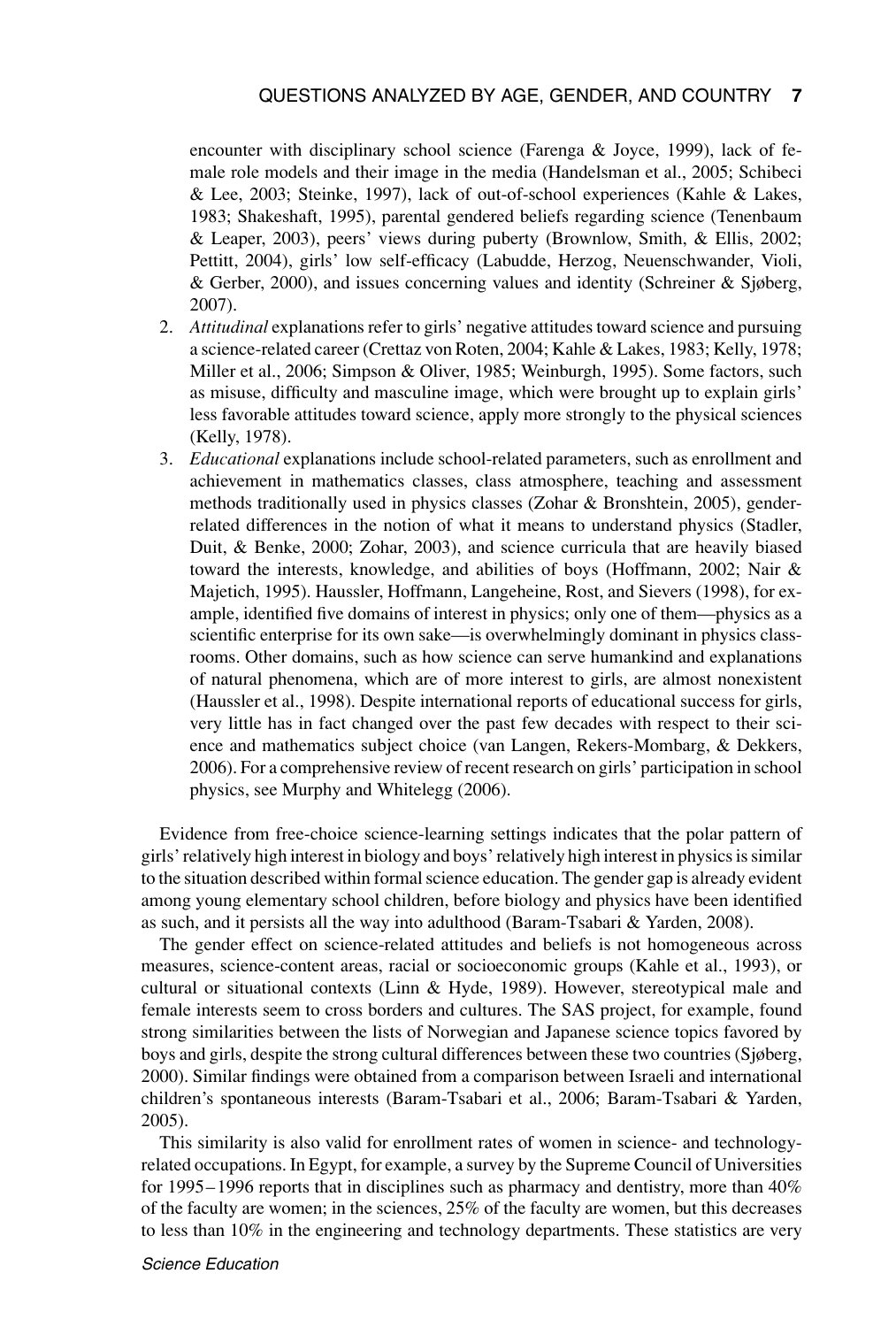similar to those for U.S. universities, where women constitute 50% of the health sciences faculty, 23.8% of the biological sciences faculty, and 6.1% of the engineering faculty (Hassan, 2000). In most OECD countries, the proportion of women choosing advanced science and technology studies remains below 40%, and the choice of discipline is highly gender dependent (Organisation for Economic Co-operation and Development [OECD], 2006).

Contrary to expectation, gender differences are not smaller in technologically advanced countries, which foster mass education and equity legislation, or in advantaged socioeconomic groups (Steinkamp & Maehr, 1984). To list a few recent examples, in Latin America and the Caribbean, women account for 46% of the reported number of researchers, while their share falls to 15% in Asia and about 30% in Africa. In Europe, 32% of the researchers are women, with only five countries reaching gender parity (UNESCO Institute for Statistics, 2006). Among school students, gender differences in science achievements are higher for fourth and eighth grade students from the Netherlands, compared to students from Cyprus and Latvia (Martin, Mullis, Gonzalez, & Chrostowski, 2004; UNESCO Institute for Statistics, 2005).

Females, more than their male peers, tend to lose interest in science as they grow older, mainly during the middle school and high school years (George, 2006; Greenfield, 1998). American girls' attitude to science was found to become increasingly negative with age (Kahle & Lakes, 1983), a finding that was repeated among Israeli students (Friedler & Tamir, 1990; Shemesh, 1990). Furthermore, a significant decrease in the number of American girls submitting science questions to an Ask-A-Scientist site occurred during the transition from junior to senior high school (Baram-Tsabari et al., 2006). A study conducted in Germany also found a difference in the way interest in physics develops with age: girls, but not boys, find physics as a school subject less and less interesting as they grow older (Hoffmann, 2002; Hoffmann & Haussler, 1998).

# **RESEARCH APPROACH**

Despite recent efforts to harmonize statistical information on education at the international level, current datasets do not allow for a full comparative analysis, and may lead to conflicting interpretations (OECD, 2006). It is rather difficult to use the existing data to examine interactions between gender, age, country of origin, and interest in science, as they were not specifically and deliberately addressed in advance by the researchers. The international studies SAS and ROSE describe interactions between country and gender, but they do so for a single age group (15-year-old students) in a formal science setting using questionnaires.

Interest in science has traditionally been identified using written questionnaires that rely on adultcentric views of what subjects should be meaningful to students. Cook-Sather (2002) advocates the notion that there is something fundamentally amiss about building and rebuilding the educational system without consulting those it is ostensibly designed to serve. We believe that relying on children's spontaneous ideas and questions will enable more rapid progress toward the incorporation of their views than using their responses to an adultwritten questionnaire. Therefore, we recently suggested using children's self-generated science-related questions as a tool to probe students' scientific interests (Baram-Tsabari et al., 2006; Baram-Tsabari & Yarden, 2005, 2007, 2008). Self-generated questions can help reveal the asker's reasoning, alternative views, and interests (Biddulph, Symington, & Osborne, 1986), and studying students' questions can make teachers aware of what students are interested in and what they want to know about a given topic (Chin  $\&$  Chia, 2004).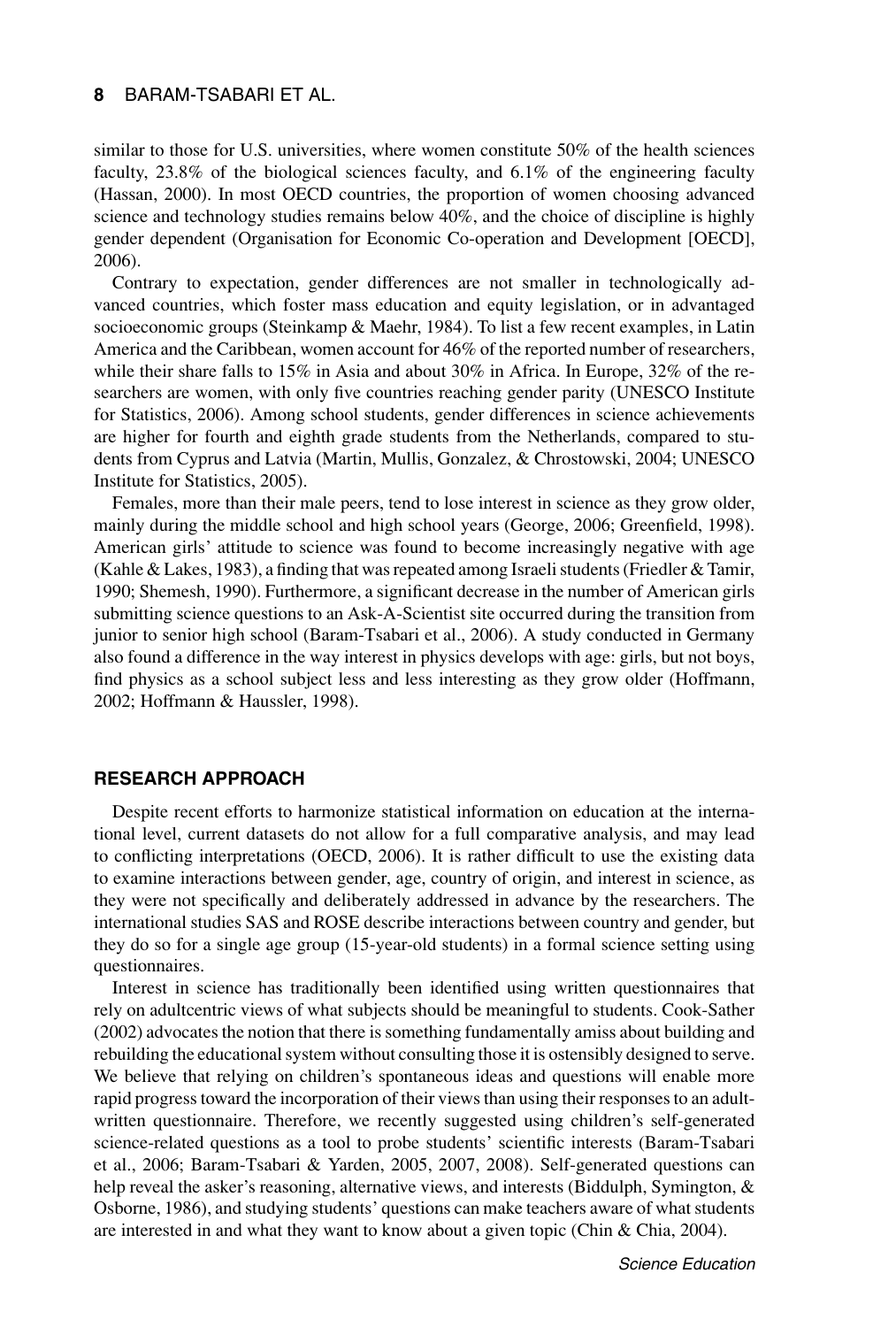#### **Web-Based Research**

The potential for online experimental laboratories for the social and behavioral sciences was already described a decade ago, in a 1997 NetLab report (NSF, 1997) which suggested that the Web could enable experiments to (i) be scaled up to include hundreds or even thousands of subjects; (ii) cross many boundaries, bringing new population samples into the laboratory; (iii) mimic lengthy time periods in which subjects interact with one another over long intervals; and (iv) make laboratory experimentation a part of the routine education of undergraduates. Ten years later, in a *Science* paper entitled "The scientific research potential of virtual worlds," Bainbridge (2007) introduced a number of possible research methodologies for Web-based research, including formal experimentation, observational ethnography, and quantitative analysis.

The actualization of the potential of Web-based research has been rather modest to date: the overall incidence of articles using Web-based research in American Psychological Association journals in 2003 and 2004 was relatively low (1.6%) (Skitka & Sargis, 2006). Skitka and Sargis classified studies that do use the Web for data collection into three types of Web-based psychological research:

- 1. *Translational research*, which involves adapting materials and methods originally developed for offline use for use on the Internet.
- 2. *Phenomenological research*, which focuses on the specific nature of how Internet use and Internet-based interaction (e.g., anonymous interaction) influence people's thoughts, feelings, and behavior.
- 3. *Novel methodological use* of the Internet, such as use of information freely available on the net.

Among the translational research, Web surveys are having a profound effect on the survey research industry (Couper, 2000). The BBC, for example, commissioned a large-scale Web-based survey to investigate sex differences (Reimers, 2007). During 3 months of data collection, over a quarter of a million participants filled out the lengthy survey, which took about 40 minutes to complete.

An expanding theme for phenomenological research is the study of massive multiuser online role-playing games. Yee (2006), who used online survey data collected from 30,000 users over a 3-year period to explore gamers' demographics, motivations, and derived experiences, suggested that these online environments could potentially be unique research platforms for the social sciences and clinical therapy, but that it was crucial to first establish that social behavior and norms in virtual environments are comparable to those in the physical world. In an observational study of the virtual community Second Life, Yee, Bailenson, Urbanek, Chang, and Merget (2007) found that social norms of gender, interpersonal distance, and eye gaze transfer into virtual environments even though the modality of movement is entirely different (i.e., via keyboard and mouse as opposed to eyes and limbs).

Massively multiplayer online games also constitute a platform for novel methodological use of the Internet, such as the study of cognition, learning and literacy in online digital contexts (Steinkuehler, in press). An online forum discussion of the online game *World of Warcraft*, for example, was used to evaluate the scientific mind habits used by the participants (Steinkuehler & Chmiel, 2006). In other research, Kafai, Feldon, Fields, Giang, and Quintero (2007) infected communities in Whyville.net, a teen online community with over 1.5 million registered players aged 8–16, with a virtual epidemic called Whypox, to understand the impact of the event on different aspects of community life and its potential as a model for educational interventions.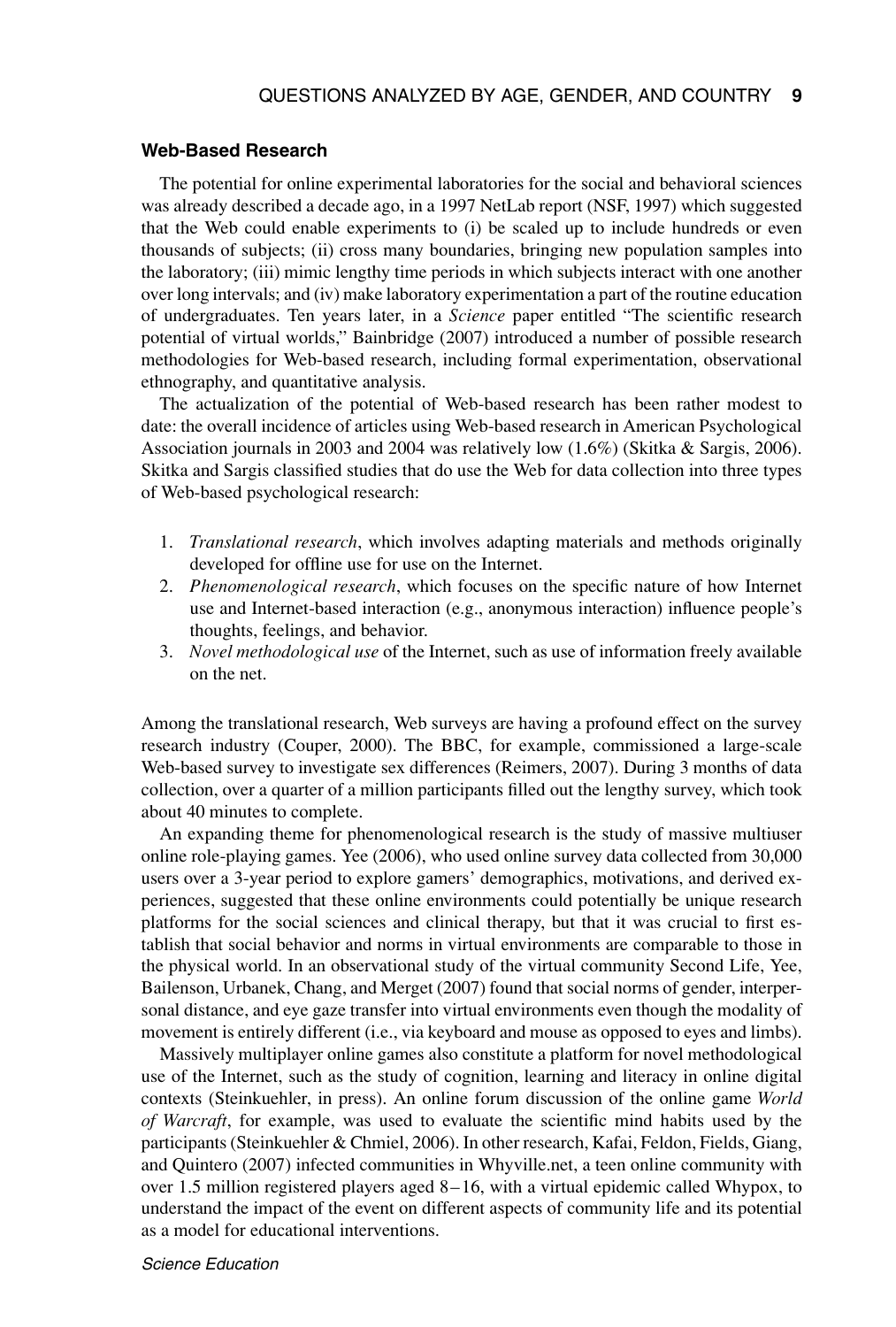As access to and use of the Internet becomes more widely and representatively distributed globally, new opportunities exist for behavioral researchers to collect data online (Rhodes, Bowie, & Hergenrather, 2003). However, promising as it may be, Web-based research raises many methodological considerations. Six preconceptions that have been raised as likely limitations of Internet questionnaires were put to the test by Gosling, Vazire, Srivastava, and John (2004), who found that Internet samples are relatively diverse with respect to gender, socioeconomic status, geographical region, and age. They also discovered that Internet findings generalize across presentation formats, are not adversely affected by nonserious or repeat responders, and are consistent with findings from traditional methods (Gosling et al., 2004). Rhodes et al. (2003) concluded that many of the criticisms of online data collection are common to other survey research methodologies.

Here we use data gathered in a Web-based free-choice science-learning environment to learn more about these multidimensional interactions, using questions sent to an international Ask-A-Scientist site by people from various age groups and countries. Our study falls into the second and third categories of Skitka and Sargis's (2006) classification of studies that use the Web for data collection: it is a phenomenological study in the sense that it compares girls' interest in science in online and offline situations, and it is a novel methodological use of the Internet in that it makes use of information that is freely available on the net. Our research questions are

- 1. How did the percentage of questions asked by females change between countries, with age and with time?
- 2. How did the scientific interests, as they were reflected by the subject of the questions, change with age and time, between genders and between countries?

# **METHODOLOGY**

#### **Data Source**

*MadSci Network* is an independent, award-winning nonprofit organization operating from a server in Scottsdale, AZ (http://www.madsci.org). It was founded in September 1995 as part of Washington University's Young Scientist Program, a student-run organization in St. Louis dedicated to improving science literacy among K-12 students. Today, the *MadSci Network* receives 90–150 questions daily, most of which are answered automatically by the site's search engine. Fewer than 20% of the questions are answered by nearly 800 globally distributed volunteering scientists, usually within 2 weeks.

Unlike most Ask-A-Scientist services (see further on), *MadSci Network* covers all branches of science, and does not focus on a specific subject area. It collects as much, and possibly more, information than most Ask-A-Scientist services, and stores key demographic information as metadata, making it easier to mine the information from the archives. Many other English-language Ask-A-Scientist services are available on the net, but none of them was found suitable for this study. The reasons for this were varied, among them: because they do not ask for the age of the asker (e.g., services run by Scientific American,<sup>1</sup> the Internet Public Library,<sup>2</sup> Yahoo! answers,<sup>3</sup> and the paid service Google answer<sup>4</sup>), do not record all the information in their archives (e.g., Argonne National Labs<sup>5</sup>),

<sup>1</sup> http://www.sciam.com/page.cfm?section=expertform

<sup>2</sup> http://www.ipl.org/div/askus/

<sup>3</sup> http://answers.yahoo.com/

<sup>4</sup> http://www.answer.google.com/answers/

<sup>5</sup> http://www.newton.dep.anl.gov/archive.htm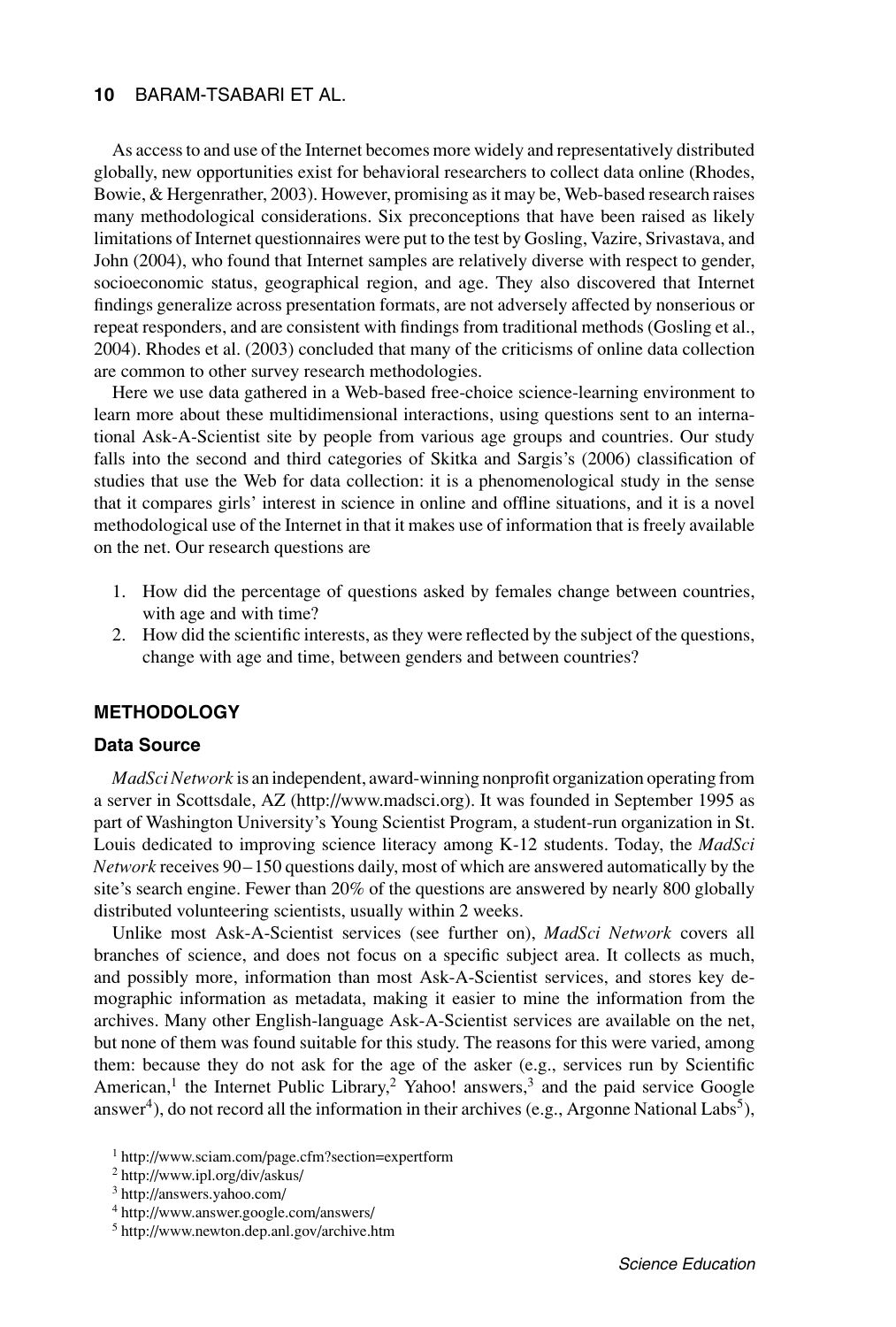serve a limited age group (e.g., Ask Dr. Universe <sup>6</sup> serves mostly elementary school children), have a rather small database (e.g., the service run by Cornell Center for Materials Research<sup>7</sup> has collected just over  $1,000$  questions in the 8 years of its existence), or answer questions only on a specific topic (e.g., Howard Hughes Medical Institute<sup>8</sup> receives only biology questions, Stanford University operates an Ask-a-Geneticist<sup>9</sup> service that receives only genetics questions, and Ask Dr. Math, $10$  obviously, deals with mathematics questions).

#### **Sample Characteristics**

Over 146,000 questions were sent to *Madsci Network* between 1996 and the first half of 2006. Almost 79,000 of the surfers disclosed their grade level, country of origin, and filled in the name and subject fields. These questions were used in our analysis. Even after this preliminary filtering, a few questions were missing some of the data, and therefore the *n* values differ between the variables.

The number of questions was not evenly distributed between years. In two cases, changes that were made in the site explain the decline in the number of questions relative to the previous year. For a full list of the number of questions for each year, see the appendix.

**Age Split.** 78,517 of the inquirers provided their grade level, and 66% of the surfers were school students: 2.4% were K-3 students, 10.5% fourth–sixth graders, 26% junior high school students, and 27.9% senior high school students. Higher education undergraduates contributed 17.6% of the questions, science graduates 7.5%, and nonscience graduates 4.2%. Teachers sent in 4% of the questions.

**Gender Split.** Gender identification was based on the asker's first name. Initial classification was done semiautomatically using an English name gender finder.<sup>11</sup> Next, the names that were not automatically classified and appeared twice or more in the data (∼3,500 names) were analyzed individually using a baby name guesser,<sup>12</sup> which operates by analyzing popular usage on the Internet. In this way, we were able to identify the gender of the asker in 48,360 of the questions. The rest were either names that could equally belong to boys or girls, meaningless scrambles, or names that appeared only once in the database. Of the gender-identifiable questions, 51.63% were asked by boys ( $n = 24,968$ ) and 48.37% were asked by girls  $(n = 23,392)$ .

**Split by Country of Origin.** 78,657 of the inquirers indicated their country of origin. The surfers originated from 143 countries that were grouped into 14 sociogeographic zones (Table 1), with 90% of the questions originating from eight English-speaking countries (not necessarily as mother tongue): United States, UK, Canada, Australia, India, Singapore, Philippines, and New Zealand.

<sup>6</sup> http://www.wsu.edu/DrUniverse/

<sup>7</sup> http://www.ccmr.cornell.edu/education/ask/

<sup>8</sup> http://www.hhmi.org/askascientist/

<sup>9</sup> http://my.thetech.org/askScientist/askquestion.php

<sup>10</sup> http://mathforum.org/dr.math/ask/submit.html

<sup>&</sup>lt;sup>11</sup> Japan Online Directory: http://epublishing.nademoya.biz/japan/names\_in\_english.php?nid=A

<sup>12</sup> http://www.gpeters.com/names/baby-names.php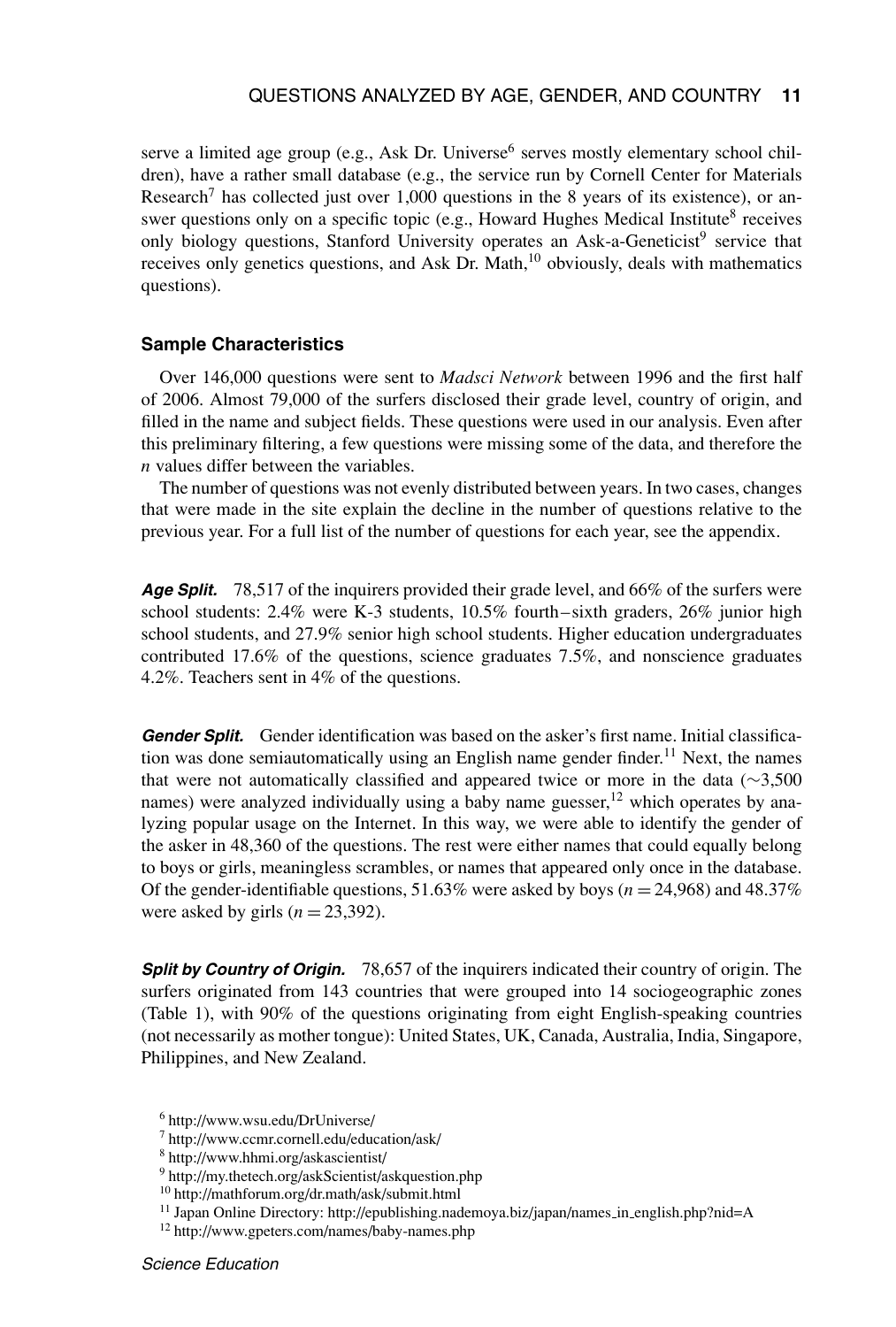| Country Zone                         | Frequency Percent <sup>a</sup> |             | Contributing Countries <sup>b</sup>                                                                                                                                                                                                                                                       |
|--------------------------------------|--------------------------------|-------------|-------------------------------------------------------------------------------------------------------------------------------------------------------------------------------------------------------------------------------------------------------------------------------------------|
| <b>United States</b><br>UK           | 52,594<br>5,437                | 66.7<br>6.9 | <b>United States, Puerto Rico</b><br>UK (England, Scotland, Wales, Northern<br>Ireland), Cayman Islands, British Virgin<br>Islands                                                                                                                                                        |
| Canada                               | 4,802                          | 6.1         | Canada                                                                                                                                                                                                                                                                                    |
| Australia and New Zealand            | 3,618                          | 4.6         | Australia, New Zealand                                                                                                                                                                                                                                                                    |
| Southeast Asia                       | 3,580                          | 4.5         | India, Pakistan, Nepal, Sri Lanka,<br>Bangladesh, Burma                                                                                                                                                                                                                                   |
| Far East                             | 3,127                          | 4           | Singapore, Philippines, Malaysia, China,<br>Hong Kong, Japan, Indonesia,<br>Thailand, Taiwan, Korea, Vietnam,<br>Papua New Guinea, Mongolia, Brunei                                                                                                                                       |
| Western Europe                       | 1,841                          | 2.3         | Ireland, Germany, Israel, Netherlands,<br>France, Italy, Greece, Belgium,<br>Switzerland, Spain, Portugal, Austria,<br>Malta, Cyprus, Luxemburg, Gibraltar                                                                                                                                |
| Turkey, Iran, and<br>the Arab World  | 1,024                          | 1.3         | Iran, Turkey, Egypt, United Arab Emirates,<br>Lebanon, Oman, Saudi Arabia, Qatar,<br>Palestinian authority, Kuwait, Iraq,<br>Jordan, Bahrain, Morocco, Syria, Libya,<br>Afghanistan, Algeria, Tunisia                                                                                     |
| Africa                               | 832                            | 1.1         | South Africa, Nigeria, Ghana, Ethiopia,<br>Mauritius, Kenya, Tanzania, Namibia,<br>Uganda, Zimbabwe, Somalia,<br>Mozambique, Malawi, Eritrea,<br>Botswana, Gambia, Rwanda, Lesotho,<br>Zambia, Chad                                                                                       |
| Latin America                        | 744                            | 0.9         | Brazil, Mexico, Barbados, Nicaragua,<br>Colombia, Argentina, Peru, Venezuela,<br>Chile, Guyana, Costa Rica, Guatemala,<br>Honduras, Dominican Republic,<br>Ecuador, Panama, Bolivia, Paraguay, El<br>Salvador, Belize, Saint Lucia, Antigua &<br>Barbuda, Dominica, Uruguay,<br>Venezuela |
| Northern Europe                      | 628                            | 0.8         | Sweden, Norway, Denmark, Finland,<br>Iceland                                                                                                                                                                                                                                              |
| <b>Former Communist</b><br>Countries | 296                            | 0.4         | Russia, Romania, Poland, Croatia,<br>Hungary, Lithuania, Bulgaria, Latvia,<br>Slovenia, Estonia, Albania, Czech<br>Republic, Kazakhstan, Macedonia,<br>Serbia & Montenegro, Ukraine,<br>Slovakia, Belarus, Yugoslavia <sup>c</sup>                                                        |
| English-Speaking<br>Caribbean        | 107                            | 0.14        | Jamaica, Trinidad & Tobago, Bahamas,<br>Saint Kitts & Nevis, Bermuda                                                                                                                                                                                                                      |
| Pacific Ocean Islands                | 37                             | 0.05        | Cook Islands, Marshall Islands, Samoa,<br>Guam                                                                                                                                                                                                                                            |

# **TABLE 1 Distribution of Questions by Country of Origin**

<sup>a</sup> 209 entries were classified as "unknown."

 $b$ In bold: more than 500 entries, in italic: 100-500 entries. <sup>c</sup>No longer exists.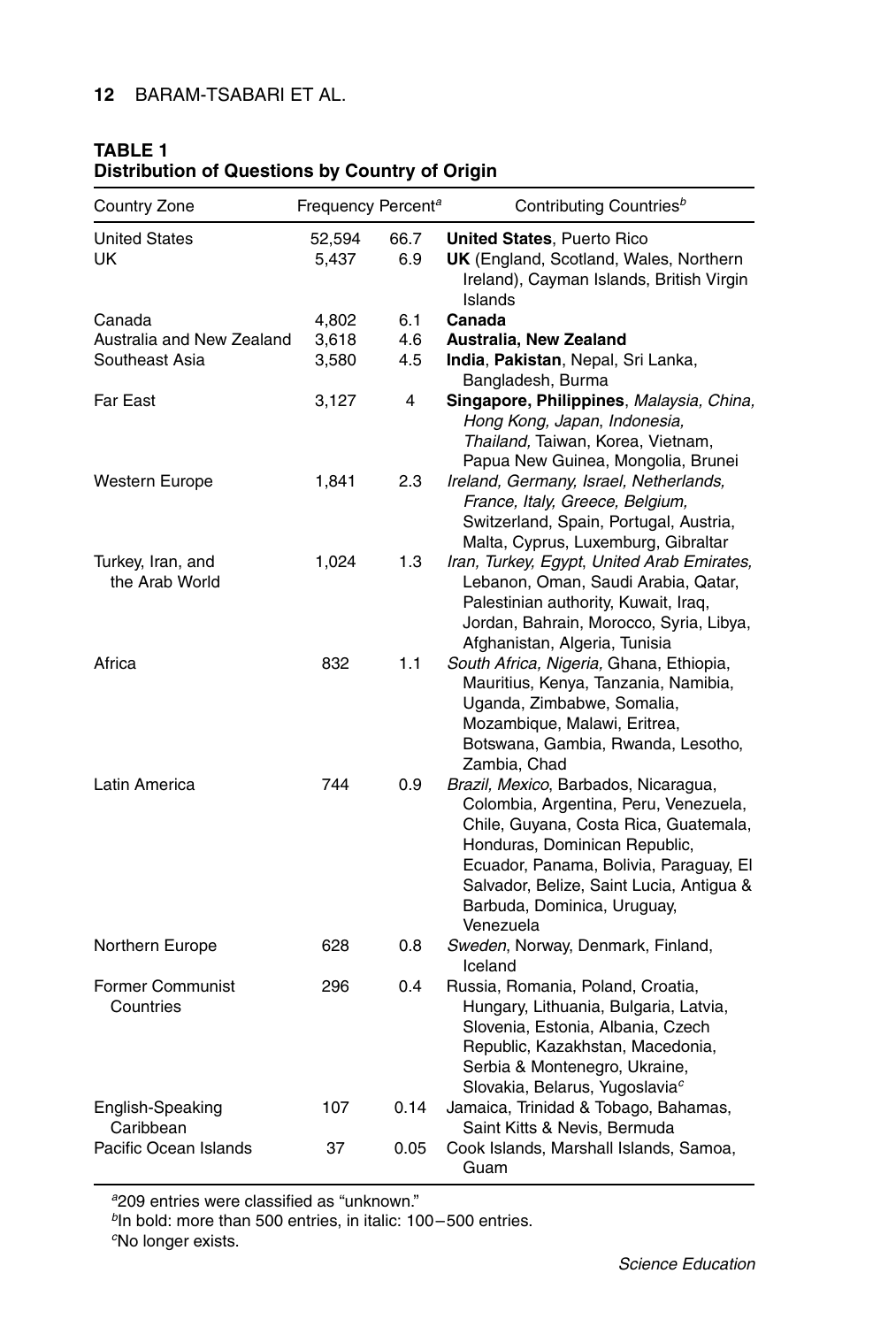The number of questions arriving from the different countries was found to be weakly, but significantly, correlated to the country's gross domestic product (GDP) per capita  $(n=120 \text{ countries},^{13} \text{ p} = .006)$  and to its number of Internet users per 1,000 people  $(n = 85$  countries,<sup>13</sup>  $p = .04$ ) according to data from the 2005 *Human Development Report* (United Nations Development Programme, 2005).

**Subject of Questions.** The questions were allocated by the surfers into one of 25 topics. For clarity, we pooled them into seven main fields of interest, appearing here in their order of popularity: biology (e.g., How long does it take for the calories in your body to transform into fat?), chemistry (e.g., Will a coke fizz if it is opened in equal pressure?), physics (e.g., If I want to find out my volume using a bath tub, how do I do it?), Technology (e.g., Can you give me any links to research on language translation by inserting a chip into a person's brain?), earth sciences (e.g., Why can't Hawaii get rid of its trash by putting it in a volcano?), astronomy (e.g., Why do meteorites in the same orbit enter the atmosphere at different angles?), and science history (e.g., When did scientists realize that the brain, not the heart, was used for thought?).

Biology includes the following *Madsci* topics (in order of popularity): biochemistry, general biology, zoology, botany, anatomy, cell biology, environment and ecology, medicine, genetics, microbiology, neuroscience, agricultural sciences, evolution, molecular biology, development, virology, immunology, and biophysics. Technology includes the *Madsci* topics engineering and computer science. The other topics were not further subdivided by the Web site's operators.

Although all of the questions in this sample were self-generated by the askers, it is important to note that some of them were school related. These questions were not spontaneously raised by the students, but were the consequence of a school assignment. In the current study, we did not identify these school-related questions. However, in a previous study that rigorously examined a 3-month sample of 4th–12th graders' questions sent to the same Web site, questions were classified as "school related" if the question explicitly stated that the information is required for a school assignment, such as a science-fair project, report, or homework (e.g., Who wrote the *Origin of Species*? This is for a bonus question) (Baram-Tsabari et al., 2006). In that analysis, we learned that chemistry is characterized by a relatively large number of school-related questions, while this is less true for astrophysics. Biological topics such as anatomy and physiology, sickness and medicine, and genetics and reproduction were all characterized by relatively more "spontaneous" than schoolrelated questions. Botany and mycology, microbiology, virology, and cell biology yielded many more teacher- and textbook-generated questions than spontaneous ones. Topics such as ecology and neurology were almost equally distributed among the two question types (Baram-Tsabari et al., 2006).

**Statistical Analysis.** Unless otherwise indicated, a two-tailed Pearson chi-square test was used to calculate probabilities. Not all of the inquirers provided their full details; therefore, sample sizes differ from graph to graph and are indicated by *n*values. Significant differences within proportions were determined according to a cell chi-square test.

#### **FINDINGS**

A decade of questions sent to an Ask-A-Scientist Internet site, which were analyzed by age, gender, country of origin and the time they were sent, provided answers to questions

<sup>&</sup>lt;sup>13</sup> Number of countries that appeared in the sample and had the relevant data in the report.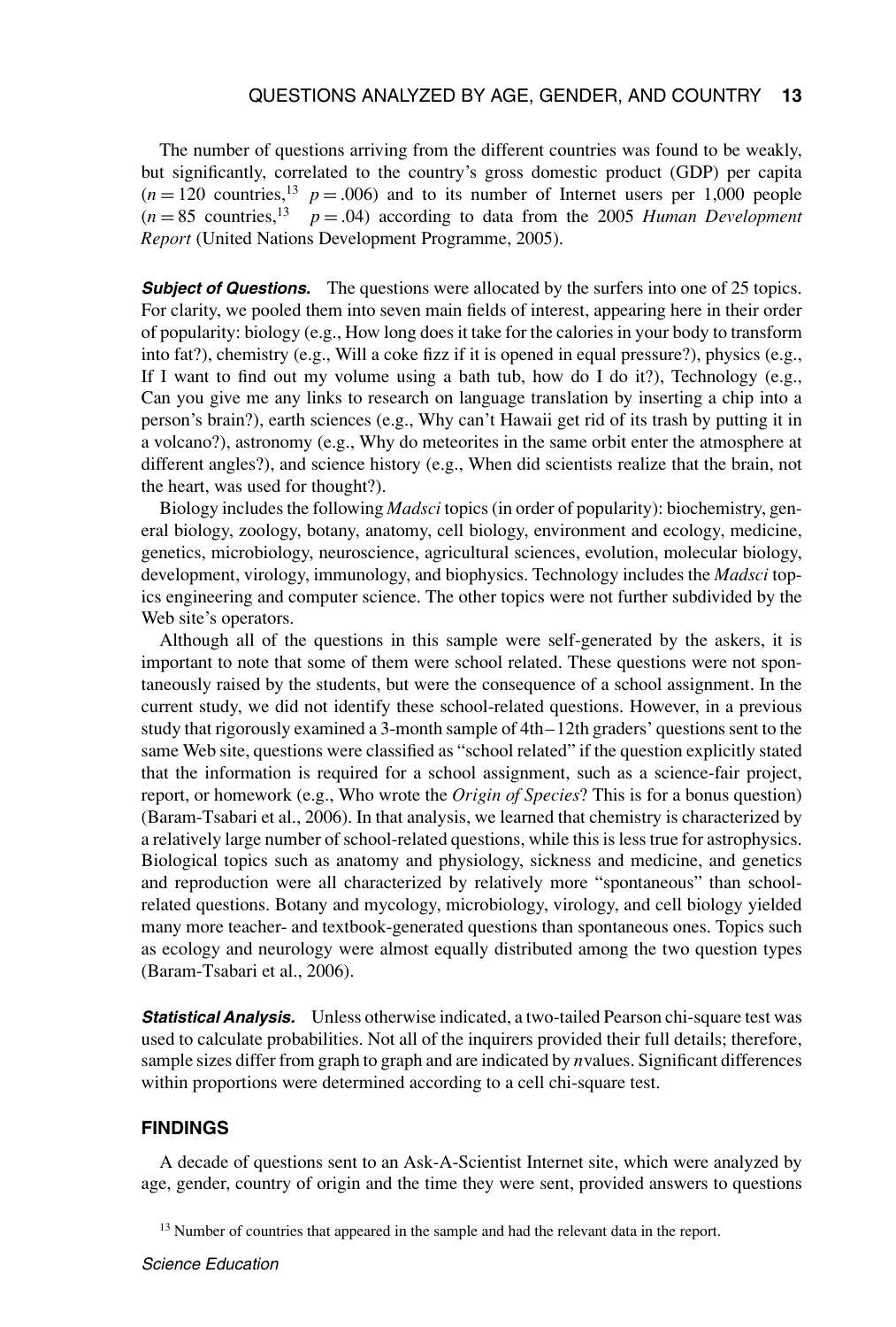concerning the level of female participation and topics of interest in science as they were reflected by the subjects of the questions.

### **Age and Geographical Distribution of Female Participants**

Overall, among the gender-identifiable questions,  $51.63\%$  were asked by boys ( $n =$ 24,968), 48.37% by girls (*n* = 23,392). However, among K-12 students, we found a dominance of female contributors (see further on). Different countries displayed different female participation patterns (*p <* .0001).

Female participation rates in 39 countries that contributed 25 or more gender-identified questions were analyzed  $(n = 47,749)$ . The most "feminine country," with a female participation of 61.1%, was Egypt, followed by Hong Kong, Colombia, Philippines, Switzerland, Iran, and Indonesia, which all presented more female contributions than male ones. The United States, Ireland, Australia, and New Zealand had an almost equal gender split, while the remaining countries all presented male dominance. Completing the list was Sweden with only 5.6% of the contributions sent by girls, and Peru, the Netherlands, Brazil, Romania, and Denmark were close behind (Figure 1).

Female participation was found to be correlated  $(n = 40 \text{ countries}, r = -.36, p = .02)$ with the difference between males' and females' science scores in the eighth grade among countries who had participated in the "Trends in International Mathematics and Science Study" (TIMSS) research (Martin et al., 2004). A correlation was not found, however, with the gender-related development index of the  $UN<sup>14</sup>$  (United Nations Development Programme, 2005), indicating that the female participation in this free-choice science activity was not related to the level of equity in the different countries.

A significant difference (*p <* .0001) was found in the female participation among the different age groups  $(n = 46,578)$ . Overall, females sent the majority of contributions among K-12 students, but their percentage dropped upon moving from junior high to high school—they became the minority among undergraduates and even more so among graduates (Table 2, last row).

One might conclude that the decrease in females' contributions with age was due to their loss of interest and not to an increase in male interest, since the decrease in the percentage of girls' contributions was accompanied by a decrease in their absolute number, while the increase in percentage of boys' contributions was also accompanied by a decrease in their absolute number. This decrease in absolute numbers was due to a general decline in the number of questions sent by the older age groups: 26% were sent by junior high school students, 27.9% by senior high school students, 17.6% by undergraduates, and only 11.7% by graduates. Note that we are not suggesting that students tend to lose interest in science as they grow older on the basis of the drop in the absolute number of questions in our sample, since a specific Internet site, such as *MadSci*, has a target audience, and is not equally appealing to every age group. Moreover, the older people may have found other sources for answering their questions.

The decrease in female participation with age was observed all over the world. This pattern was clearly displayed for questions arriving from the United States, UK, Canada, Australia, and New Zealand (Table 2). Girls from the Far East dropped their participation

<sup>&</sup>lt;sup>14</sup> Human development reports, Technical Note 1: The gender-related development index (GDI) adjusts the average achievement of a country to reflect the *inequalities* between men and women using three basic dimensions of human development: (1) A long and healthy life, as measured by life expectancy at birth. (2) Knowledge, as measured by the adult literacy rate (with two-thirds weight) and the combined primary, secondary, and tertiary gross enrollment ratio (with one-third weight). (3) A decent standard of living, as measured by GDP per capita.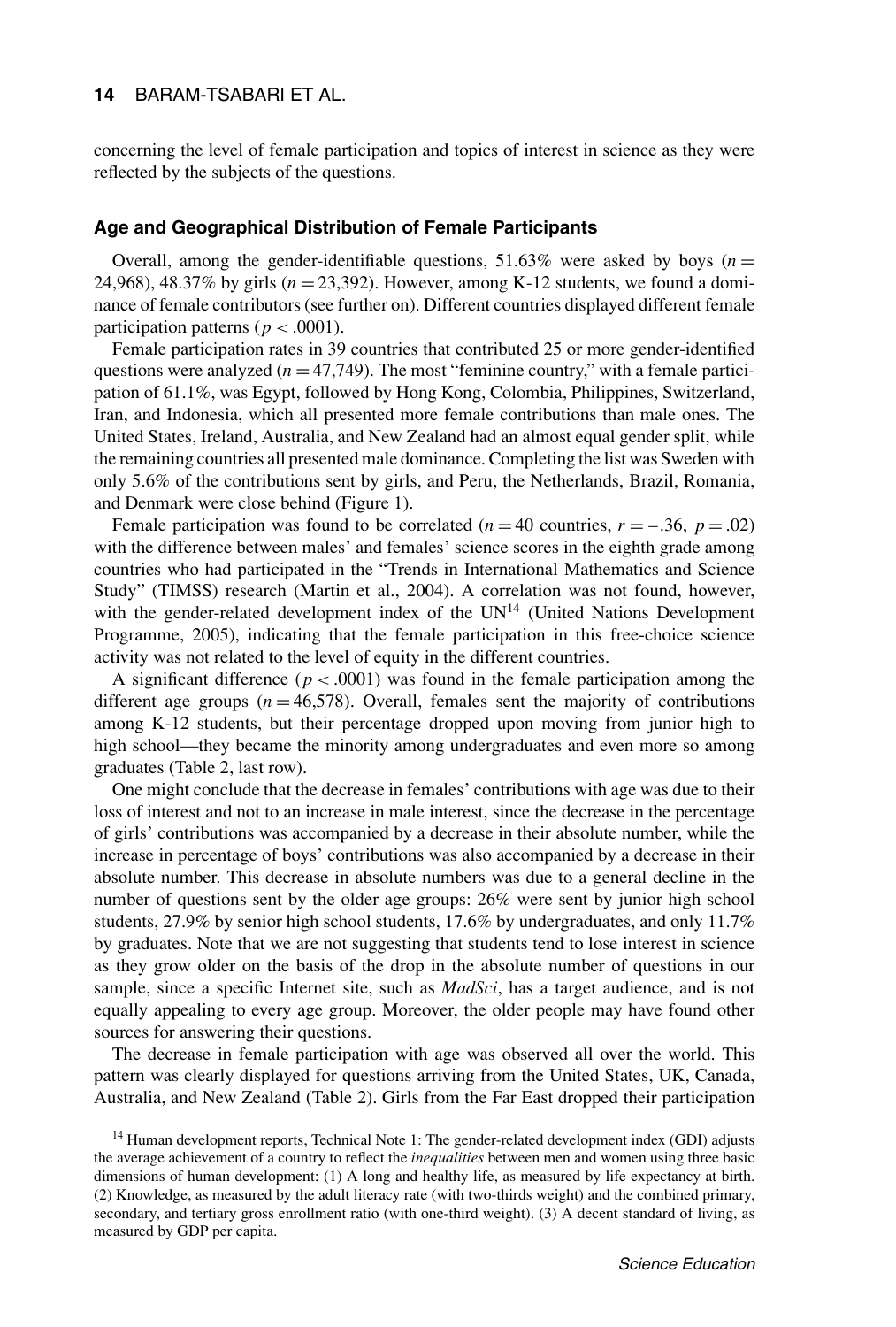



Science Education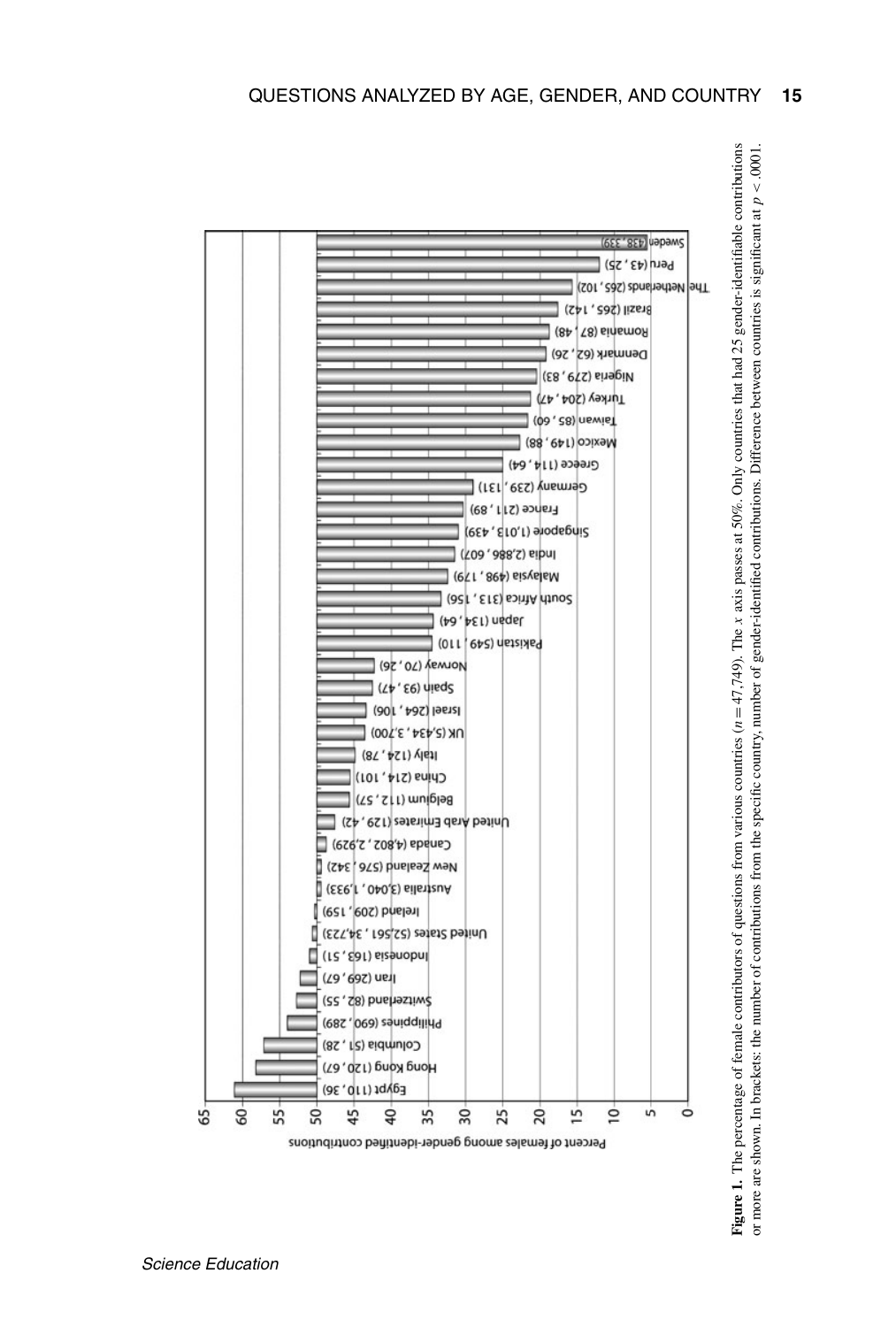TABLE<sub>2</sub>

| ູ່                                         |   |
|--------------------------------------------|---|
|                                            |   |
| ֧֧֚֚֚֚֚֚֚֚֚֚֚֚֚֚֚֚֚֚֚֚֚֚֚֚֚֚֚֝֬֟֡֡֡֬֝֟֩֬֝֟ |   |
|                                            |   |
|                                            |   |
|                                            |   |
|                                            |   |
|                                            |   |
|                                            |   |
|                                            |   |
|                                            |   |
|                                            |   |
|                                            |   |
|                                            |   |
|                                            |   |
| $\overline{\phantom{a}}$                   |   |
|                                            |   |
|                                            |   |
| j                                          |   |
| I                                          |   |
|                                            |   |
| Ù,                                         |   |
|                                            |   |
| ١                                          |   |
|                                            |   |
| i                                          | Ć |

| Percentage of Female Participation in Different Age Groups in Various Sociogeographic Zones, Sorted by Average Female<br>Participation |                      |                               |                |                                                                                   |                |       |                                       |                                              |
|----------------------------------------------------------------------------------------------------------------------------------------|----------------------|-------------------------------|----------------|-----------------------------------------------------------------------------------|----------------|-------|---------------------------------------|----------------------------------------------|
| Sociogeographic<br>$\mathsf{Zone}^{\mathsf{a}}$                                                                                        | $(n=1,089)$<br>$K-3$ | $(n=5, 132)$<br>$\frac{6}{4}$ | $(n=13, 140)$  | Junior High School Senior High School Undergraduates Graduates<br>$(n=13,401)$    | $(n=8,475)$    |       | $(n=5,236)$ Significance <sup>c</sup> | Average Female<br>Participation <sup>o</sup> |
| <b>Jnited States</b>                                                                                                                   | 56.98                | 59.54                         | 58.46          | 51.55                                                                             | 40.44          | 23.85 |                                       | 51.00%                                       |
| $(n=33,604)$<br>Australia and New                                                                                                      | 47.22                | 67.07                         | 60.25          | 56.07                                                                             | 35.93          | 27.07 | ***                                   | 50.60%                                       |
| Zealand $(n=2, 168)$<br>Canada $(n = 2,825)$                                                                                           | 51.28                | 51.64                         | S4             | 50                                                                                | 38.25          | 27.24 | ***                                   | 49.59%                                       |
| Turkey, Iran, and the                                                                                                                  | $na^e$               | <u>ອິ</u>                     | 73.68          | 51.09                                                                             | 55             | 43.56 |                                       | 49.42%                                       |
| Arab World (n = 259)                                                                                                                   |                      |                               |                |                                                                                   |                |       |                                       |                                              |
| $JK (n=3,569)$                                                                                                                         | 51.19                | 50.49                         | 57.87          | 51.63                                                                             | 42.64          | 21.16 | ***                                   | 44.21%                                       |
| Far East $(n = 1, 234)$                                                                                                                | 69.57                | 49.06                         | 40.08          | 42.73                                                                             | 37.41          | 35.81 |                                       | 40.84%                                       |
| Western Europe                                                                                                                         | 16.67                | 42.11                         | 47.5           | 49.54                                                                             | 33.5           | 32.99 | $*$                                   | 37.86%                                       |
| $(n=877)$                                                                                                                              |                      |                               |                |                                                                                   |                |       |                                       |                                              |
| Latin America $(n = 383)$                                                                                                              | na                   | 61.54                         | 61.76          | 40.46                                                                             | 8              | 19.84 | ***                                   | 32.11%                                       |
| Southeast Asia                                                                                                                         | na                   | ma                            | $\frac{48}{5}$ | 47.33                                                                             | 27.31          | 27.03 | $*$                                   | 31.94%                                       |
| $(n=695)$                                                                                                                              |                      |                               |                |                                                                                   |                |       |                                       |                                              |
| Africa $(n=297)$                                                                                                                       | na                   | na                            | 58.62          | 42.11                                                                             | 24.07          | 13.75 | $***$                                 | 29.29%                                       |
| Northern Europe                                                                                                                        | na                   | na                            | <u>າສ</u>      | 56.25                                                                             | $\frac{21}{3}$ | 14.75 | ****                                  | 10.24%                                       |
| $(n=381)$                                                                                                                              |                      |                               |                |                                                                                   |                |       |                                       |                                              |
| All Sample $(n=46,473)^b$                                                                                                              | 54.91                | 58.83                         | 58.45          | 51.24                                                                             | 38.21          | 25.23 | ***                                   | 48.89%                                       |
| <sup>b</sup> Including the less represented zones that do not appear in the table.<br>aOnly sociogeographic zones that                 |                      |                               |                | had more than 200 gender-identified contributions were included in this analysis. |                |       |                                       |                                              |

cSignificance of gender vs. age group comparison. Marked: ∗∗∗

dPercentage does not include teachers and contributors who did not disclose their age group.

eAge groups that had fewer than 10 gender-identified contributions were not included in this analysis. na

p *<*.0001, ∗∗

p

*<* .001, ∗p *<* .05.

=

not analyzed.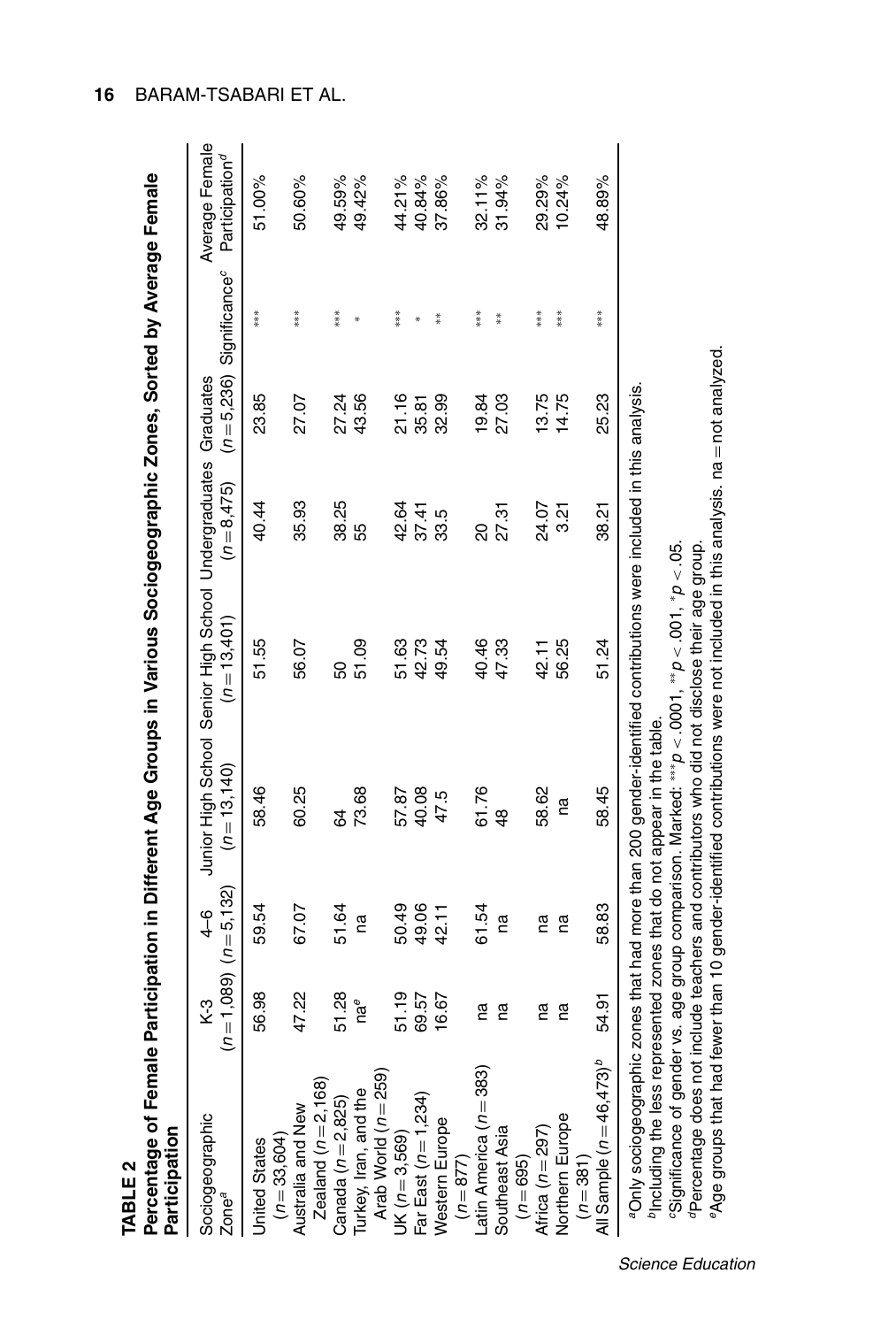

**Figure 2.** Scientific interests of males and females, as reflected by the subject of their questions ( $n = 42,705$ ). [Color figure can be viewed in the online issue, which is available at www.interscience.wiley.com.]

rates sooner: from almost 70% among the K-3rd graders to 49% among fourth–sixth graders,  $40\% - 43\%$  in high school, and  $37\% - 35\%$  among undergraduates and graduates. The same happened in Latin America, where the female majority among fourth–ninth graders became a minority in high school (40%), and even more so among undergraduates and graduates (20%).

In Southeast Asia, the female participation rate for 7th–12th graders was 47%–48% and 27% for undergraduates and graduates. In Africa, girls' participation gradually fell from 59% in junior high school to 14% among graduates. The same was found with data from Turkey, Iran, and the Arab world, where girls' participation gradually fell from 74% in junior high school to 44% among graduates. In Western Europe, girls' participation grew as long as the girls were K-12 students, reaching almost  $50\%$ , and then fell to  $32\% - 33\%$ among undergraduates and graduates. In Northern Europe, girls contributed 56% of the high school questions, but only 3% of the undergraduate and 15% of the graduate questions. The remaining sociogeographical zones did not provide enough data to allow this kind of analysis.

The rate of female participation changed between the years 1996 and 2006 (*p <* .0001); however, a constant trend was not found, and females' percentages fluctuated between years (1996, 36.9%; 1997, 44.7%; 1998, 52.4%; 1999, 42.6%; 2000, 47.6%; 2001, 47.1%; 2002, 50.8%; 2003, 51.9%; 2004, 49.8%; 2005, 49.2%; 2006, 45.4%). A constant trend was not identified in any of the separate sociogeographical zones either.

#### **Identifying Scientific Interests**

Overall, the questions referred to the following scientific disciplines, appearing here in their order of popularity: biology (42.5%), chemistry (19.1%), physics (17.9%), technology  $(7.2\%)$ , earth sciences  $(6.4\%)$ , astronomy  $(5.6\%)$ , and history of science  $(1.4\%)$ .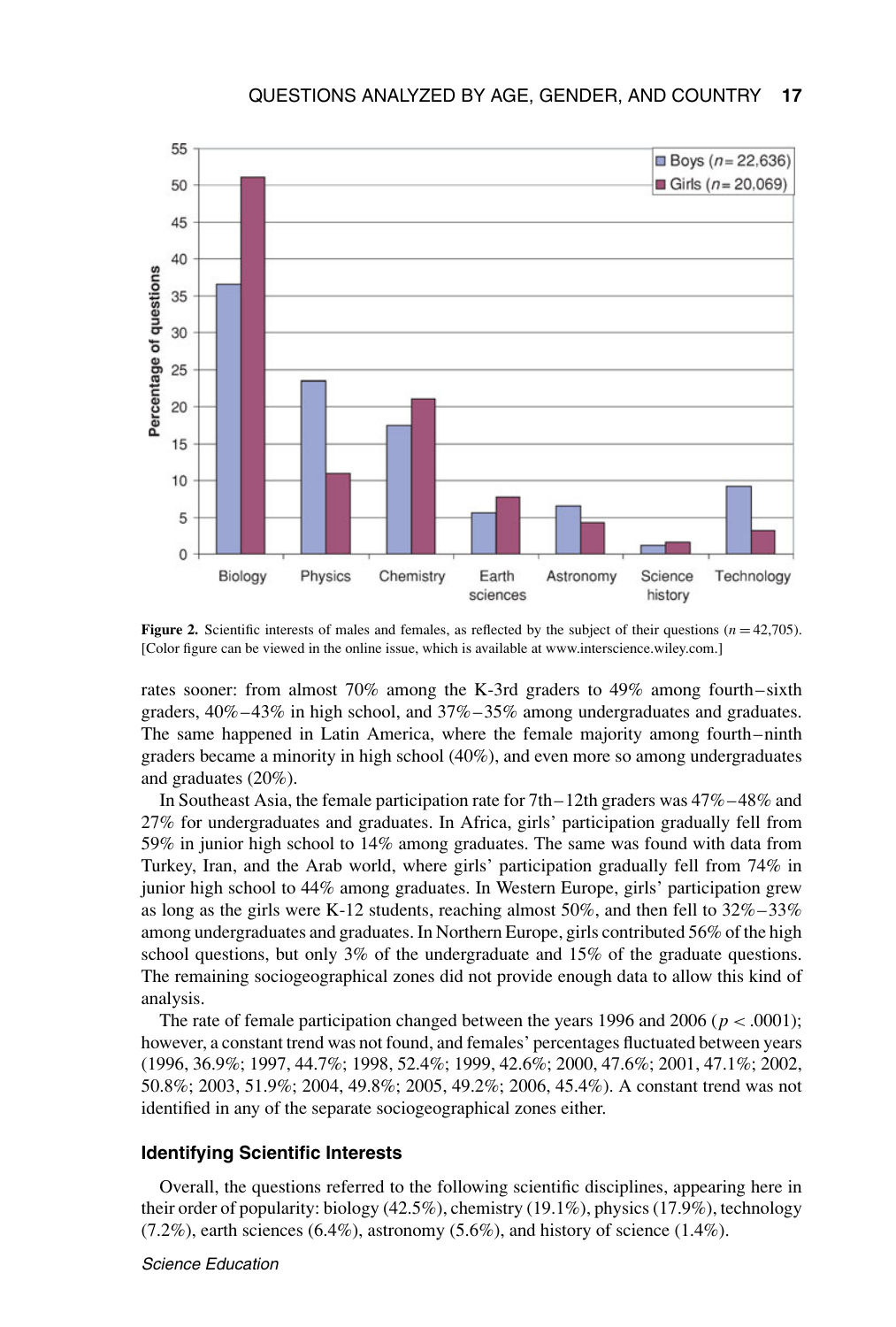As expected, a significant difference (*p <* .0001) was found in the distribution of question topics between boys and girls (*n* = 42,705). Boys were more interested than girls in physics  $(23.5\% \text{ vs. } 11\% \text{ of the boys'}$  and girls' questions, respectively) and technology  $(9.2\% \text{ vs. } 11\% \text{ of the boys'})$ 3.2% of the boys' and girls' questions, respectively), while girls were more interested than boys in biology (51.1% vs. 36.6% of the girls' and boys' questions, respectively) (Figure 2). Statistical differences between girls and boys were found in all subjects, but those which contributed the most to the differences were physics, technology, and biology.<sup>15</sup>

Question topic differed significantly ( $p < .0001$ ) between age groups ( $n = 69,529$ ). Interest in physics and technology increased with age (physics: from 13% among K-3 to 24% among graduates; technology: from 4% among K-3 to 15% among graduates), while interest in the earth sciences decreased with age (from 9.9%–13.3% among K-6 to 3.7% among graduates). Interest in chemistry peaked at 25% during the high school years, probably due to the relative abundance of school-related questions in this subject among this age group (Baram-Tsabari et al., 2006).

The two genders developed different scientific interests as they grew: distinctively different trends were identified in the development of interest in biology and physics  $(n = 41.028)$ . Males developed interest in physics with age (from 16.3% of the questions among K-3 to 30.5% among graduates), while females did not seem to develop such an interest to the same degree (9.8% of the questions among K-3 and 12.4% among graduates). Males lost some interest in biology with age (from  $45.5\%$  of the questions among K-3 to  $31.1\%$ ) among graduates), while females actually showed more interest in the subject with age (from 49.5% of the questions among K-3 to 60.3% among graduates) (Figure 3).

The initial gap in the interests of K-3 boys and girls applies only to physics, but as the children mature, the gap between their stereotypically gendered science interests widens and applies to biology as well.

A significant difference ( $p < .0001$ ) was found in the distribution of the questions topics with years ( $n = 69,869$ ). Some of this difference might originate from a decrease in interest in astronomy (from 10.8% in 1996 to 4.8% in 2006) and an increase in interest in technology (from 4.1% in 1996 to 8.4% in 2006). The rest may originate from nondirected fluctuations between the years that were found to be significant only due to the massive sample size. Changes in question topics across years could be connected to science-related current events, such as hurricanes. In such cases, the site operators provide a link to frequently asked questions on the subject in a visible place on the homepage.<sup>16</sup> However, when we specifically looked for an increase in questions about tsunamis after the deadly tsunami hit countries in Southern Asia in December 2004, we found only a few questions on the topic.

We found a significant difference  $(p < .0001)$  in the distribution of question topics between different geographical zones, with the biggest differences between the United States and countries in Southeast Asia. Since the female participation at this site was very different in these two geographical zones (51% in the United States vs. 32% in Southeast Asia), the distribution of question topics was compared for each gender separately. Regardless of the large stereotypical gender-related differences in interests, both male and female Americans were more interested in chemistry, earth sciences, and astrophysics than male and female students from Southeast Asia, but less interested in physics and technology than their overseas peers.

<sup>16</sup> http://www.madsci.org/FAQs/earth/hurricanes.html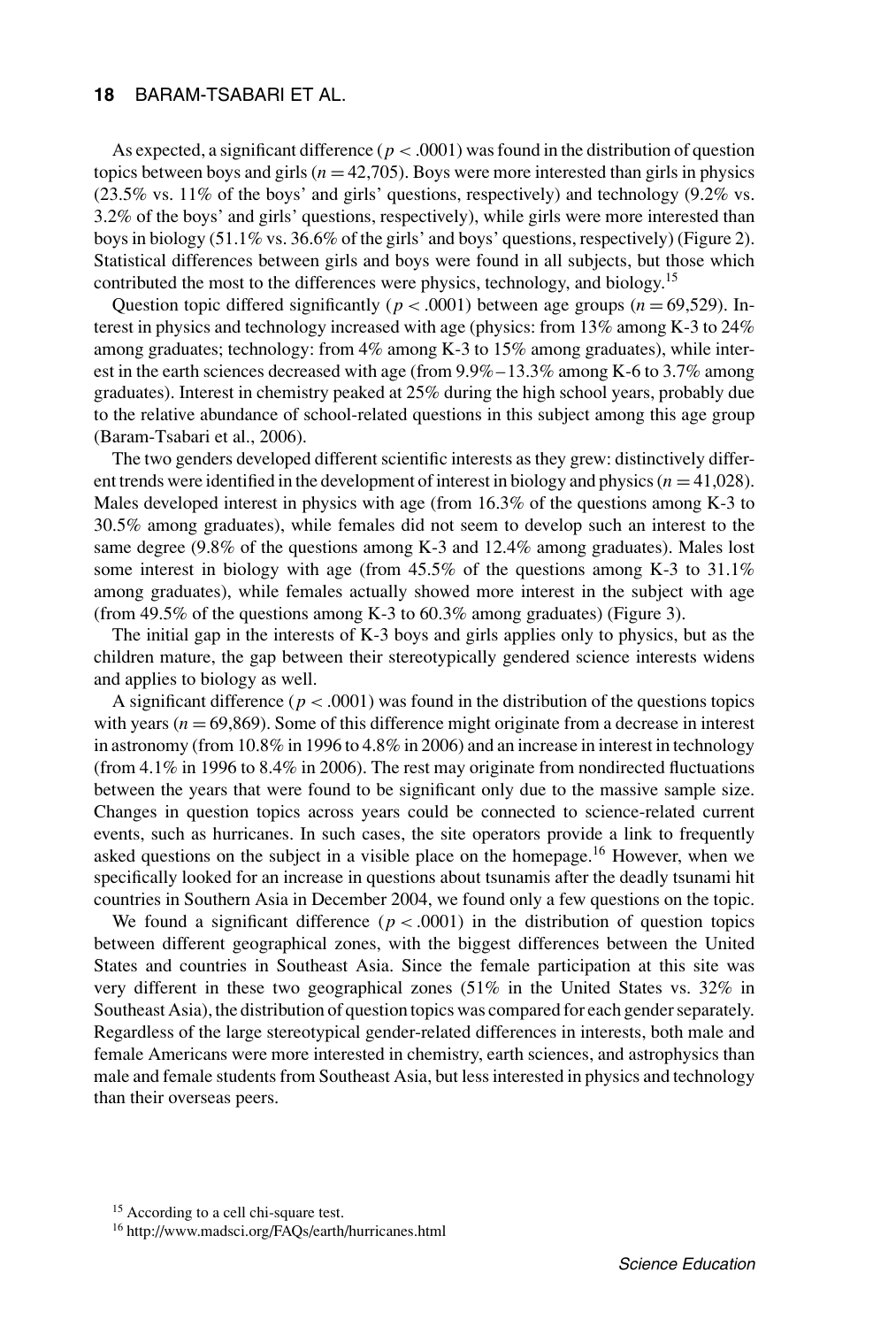

**Figure 3.** Development of interest in biology and physics among (A) females  $(n = 19,501)$  and (B) males  $(n=21,527)$ . In the K-3 group, difference significant at  $p < .01$ ; among fourth-sixth graders and the older age groups, difference between the genders significant at  $p < .0001$ . Percentage does not add up to 100 because questions in chemistry, earth sciences, astrophysics, and technology are not shown. Questions that did not fall under a specific topic were not included in this analysis.

# **DISCUSSION**

Almost 79,000 questions sent over the course of a decade to an international Ask-A-Scientist site were used to learn about the scientific interests of boys and girls of different age groups from various countries in an online free-choice science-learning environment. The site was found to serve as a Web-based bypass for traditional gender inequities in science education, while maintaining the usual gender gap in interest in biology and physics.

One finding that emerged from the analysis was the absence of correlation between the gender-related developmental index of the UN and the level of female participation among the contributions originating from different countries. In other words, countries that emphasize equity in their education policy and legislation did not have a higher percentage of girls sending questions to this science site than countries which do not promote gender equity.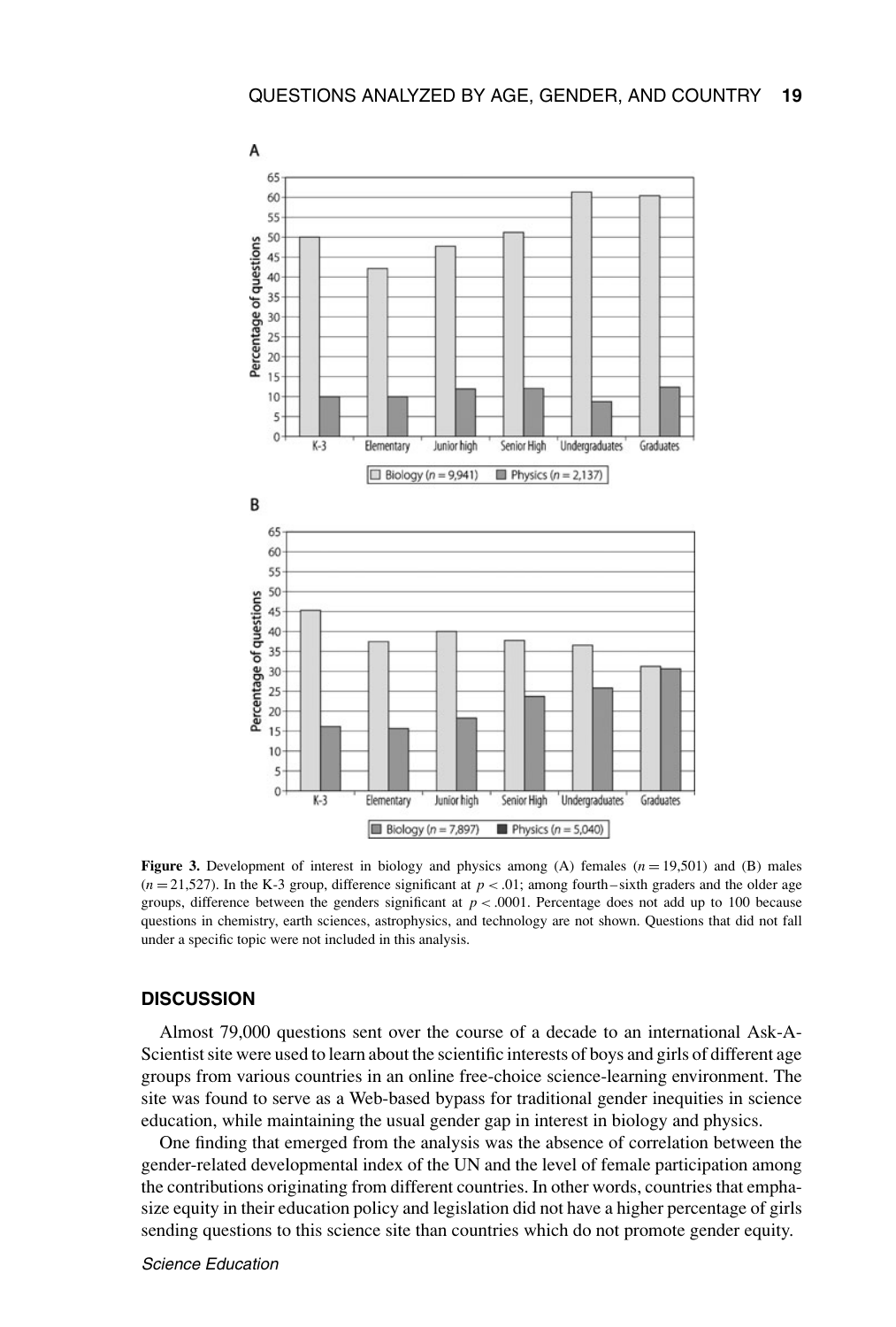Gender equity has been a dominating political and educational concern in Scandinavian countries since the mid-1970s (Sjøberg, 2000). For example, for the past 20 years, Sweden has launched general information campaigns aimed at broadening girls' educational and occupational choices and stimulating their interest in science and technology, promoted intervention projects for teachers and science centers, reviewed girls' attitudes and issued relevant policies. In Denmark, among other initiatives, the government has placed equalopportunity consultants in employment offices, and groups of women science teachers have been linked to tertiary institutions (Harding & Parker, 1995). At the same time, in many Muslim countries, gender-based discrimination, coupled with social and cultural barriers, limits women's access to and participation in higher education, and career opportunities for female science graduates are more limited than for their male counterparts (Hassan, 2000).

Nevertheless, Egypt, Iran, and Indonesia (ranked 119, 99, and 110, respectively, in the UN's gender-related development index [GDI]) displayed a female dominance among contributors, while Sweden, Denmark, and the Netherlands (ranked 6, 14, and 12, respectively, in the GDI) had among the lowest percentage of female contributors in our research. The relationship between the GDI and female participation is neither linear nor inverted—it simply does not exist. For example, the Philippines (ranked 84 in the GDI) displayed a female majority, while Peru (ranked 79 in the GDI) displayed only a small minority of girls.

It might prove fruitful to view these findings in light of the results from the international project "Science and Scientists" (Sjøberg, 2000), which found that children in rich and technologically developed countries show a low or moderate interest in learning science topics, with Japan, Norway, and Sweden being the lowest. Children from developing countries, on the other hand, appear to be very interested in learning science. The gender profile is also intriguing: in most developed countries, boys are more interested in learning science than girls, while in most developing countries, the opposite is true (Sjøberg, 2000). Sjøberg tentatively explained this pattern with the idea that obtaining an education is a luxury in developing countries, especially for girls, while it is perceived as a burden by many students in developed countries. This finding was repeated in results from the ongoing international "Relevance of Science Education" [ROSE] project which found that the higher the level of development in a country, the lower the level of interest expressed by students toward learning about science- and technology-related topics and having a career in those fields (Sjøberg & Schreiner, 2005). Sjøberg and Schreiner suggest that this pattern might reflect the postmaterialistic values of youth in developed societies, in contrast to the view of science in developing countries as a key for improving the quality of life. Schreiner (2006) interpreted interest as a sign of late-modern identity, and explained that the more modernized a country, the more its girls accentuate their femaleness and boys their maleness.

One could suggest that if a school in a developed Western country provides a richer environment for science learning, may be girls just do not need the Ask-A-Scientist tool. However, this does not explain why boys from the same country do need the tool. Moreover, research tells us that gender differences are not smaller in technologically advanced countries or in advantaged socioeconomic groups with regard to percentage of female researchers (UNESCO Institute for Statistics, 2006) and that gender differences in science achievements are higher among school students (Martin et al., 2004). We can further hypothesize that females in developed countries have a wider range of educational and occupational possibilities, and therefore do not view science as a unique escape route from their traditional gender roles. It is also possible that females' interest in science is a product of their wish to impact society, or even a form of rebellion against a limiting society, similar to the way in which forming a reading group of English literature served the participating women in "Reading Lolita in Tehran" (Nafisi, 2003).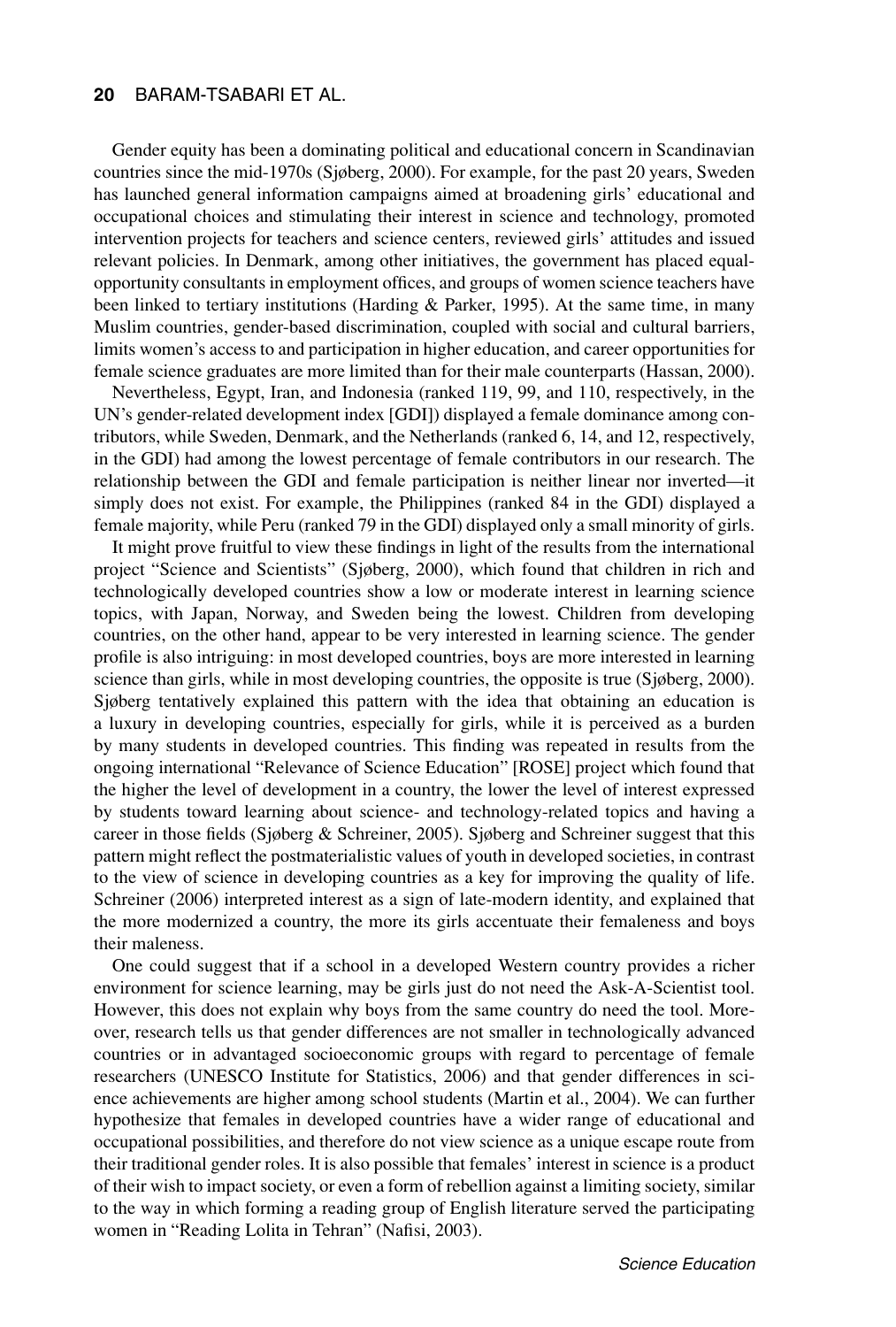The case of Iran presents the most fascinating paradox: on the one hand, postrevolutionary educational policy in Iran is characterized by the banning of coeducation, compulsory veiling of female students over the age of 6, explicit gender stereotyping in school textbooks, guiding female students toward feminine specializations and occupations (such as sewing, nursing and teaching), and creating a traditional atmosphere in schools to educate "modest girls and courageous boys" (Mehran, 2003). The republic's education plan assigns different roles and responsibilities to boys and girls, embedded in principles such as: "The Iranian educational system should recognize the identity of a woman and her role in the family and the society on the basis of Islam and plan for the content and method of her schooling accordingly," and ". . . their [girls'] vocational guidance should take into consideration the kinds of occupations needed by women, best fulfilled by women, or most fitting their role and responsibility in the family." On the other hand, since the Islamic revolution, there has been a significant increase in female enrollment at every educational level, including university (Mehran, 2003), Iran presented no gender gap in science achievements in the last TIMSS research (Martin et al., 2004), and it is among the few countries in our study that displayed a female majority among contributors of science questions.

This paradox may indicate that the Internet as a free-choice science-learning environment has a potentially empowering and democratic role that is especially relevant to populations which are deprived of equal opportunities to learn formal science. Indeed, according to estimations, Internet use in Iran is more common than in any other country in the Middle East except for Israel, and Farsi is the fourth most prevalent language on the Internet (Menshari, 2007). Rahimi (2003) argues that the Internet, as a new and advancing means of communication, has played an important role in the ongoing struggle for democracy in Iran, allowing Internet users—especially women—to take advantage of the freedom provided by the Internet as an alternative medium for the expression that is denied them in real public spaces.

Inequitable social distribution of knowledge and access to knowledge is not merely a phenomenon of non-Western cultures—such inequities exist within Western cultures as well (Kyle, 1999). The Internet seems to provide an attractive science-learning environment for female students, who are traditionally found to be less interested in science than males in offline situations, but constitute the majority of contributors among the K-12 age groups in our sample. A female majority has been found in other Web-based freechoice science-learning environments, such as *Whyville* (Aschbacher, 2003), *KidsConnect* (Lankes, 2003), Ask-A-Geneticist (our unpublished results), and Argonne National Labs (our unpublished results), but not in Ask-A-Scientist TV shows for kids (Baram-Tsabari & Yarden, 2005) or adults (Baram-Tsabari & Yarden, 2008). The difference in female participation in Web-based and TV-based settings might be a product of the level of anonymity and safe atmosphere they provide. Furthermore, the textual modality of the Web-based Ask-A-Scientist answer is better suited to lengthy explanations and essay-like answers that demand a deep understanding, rather than short factual "right answers" that are known to be less female friendly (Behling, 2002). Previous studies on students' questions have found that on average, girls are more interested in asking for explanations than boys, while boys are more interested in factual and methodological information than girls (Baram-Tsabari & Yarden, 2005, 2008). It is interesting to note that we did not find an increase in female participation over the decade in which the questions were asked, which may mean that the Internet as a science-learning setting has not become more female friendly over the years.

As attractive and inclusive as it may be, girls seem to lose their wish to submit science questions to Web sites as they grow older. This finding mirrors previous research in which American girls' attitude to science was found to become increasingly negative with age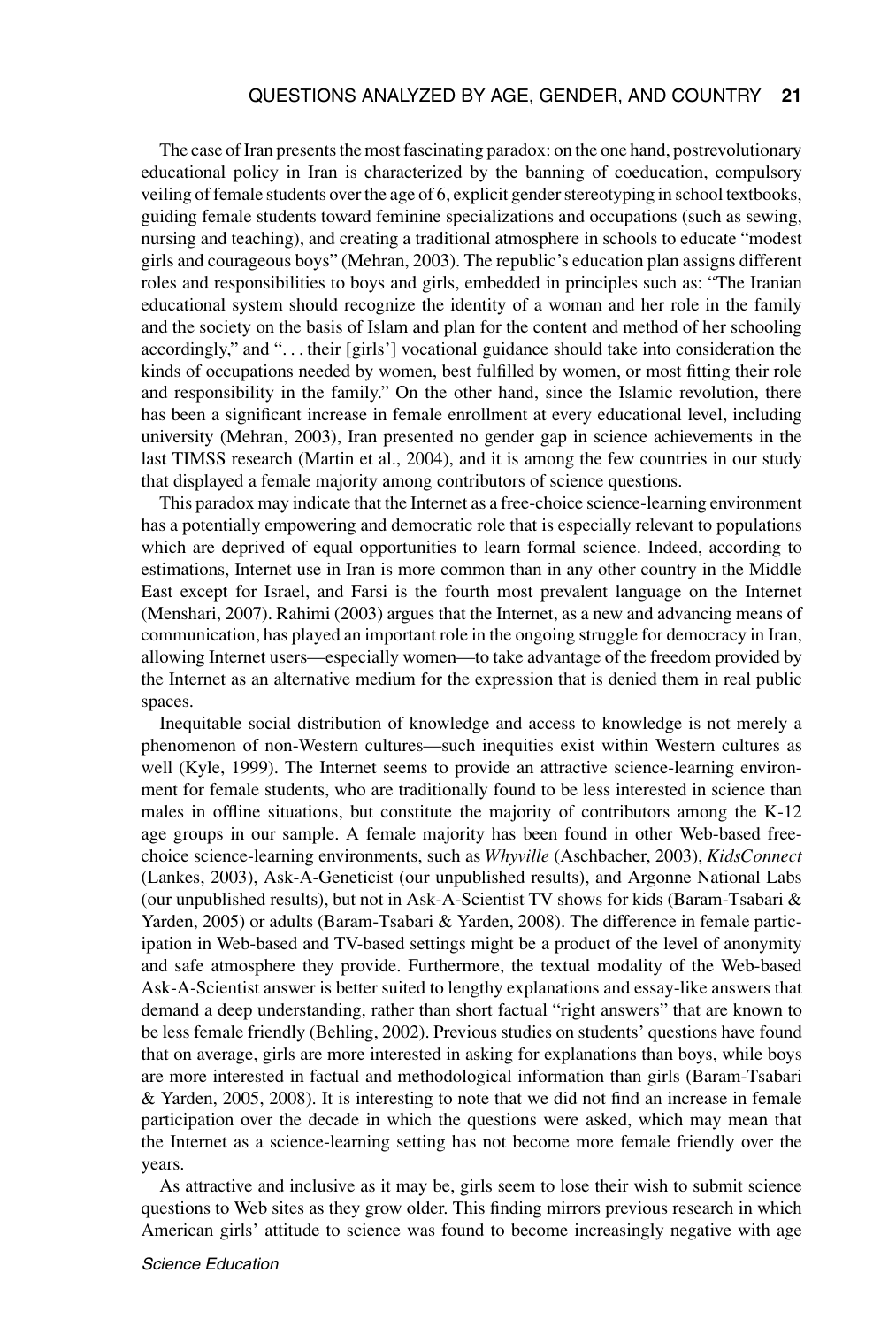(Kahle & Lakes, 1983), as well as studies carried out in Israel (Friedler & Tamir, 1990; Shemesh, 1990) and the UK (Murphy & Whitelegg, 2006).

It is possible that the core of the decrease in female contributions with age is gendered philosophies or perspectives, rather than science interest specifically. Schreiner and Sjøberg (2007), for example, suggest that young Westerners, especially girls, do not want to have an identity that is seen to be connected with being a physicist or an engineer. Such a tendency might constitute a reason for losing interest in science. In this study, we were unable to identify gender-related and gender-unrelated reasons for losing interest in science. It is important to note, however, that the decrease in female contributions in our sample occurred at the same time as that which is expected from school-based findings, where girls were found to lose interest in science upon moving from junior to senior high school and into higher education.

We found the polar pattern of girls' higher interest in biology and boys' greater interest in physics in free-choice science-learning settings to be similar to the situation described within formal science education. However, this seemingly spontaneous interest might be to some extent a result of formal schooling, and not a completely independent measure of out-of-school interest.

However, an interesting disagreement was found regarding the development of interest in physics. A study conducted in German schools reported that girls find physics as a school subject less and less interesting as they grow older, while boys do not lose their interest in it (Hoffmann, 2002; Hoffmann & Haussler, 1998). Based on our data, it seems that girls do not lose their interest in physics, but simply never develop such an interest in the first place.

Using our current analysis, it is impossible to separate the apparent connection between course-taking patterns, historically noted in the literature, and interests as they are reflected by self-generated questions. However, this finding is aligned with results obtained in a former study that used only spontaneously asked (non-school-related) questions from three different databases that provided Ask-A-Scientist applications for different age groups in different countries and languages (Baram-Tsabari & Yarden, 2008). The seemingly contradictory findings obtained in German schools may result from the different settings and methodologies used for gathering the data. We suggest that this inconsistency be further studied.

# **METHODOLOGICAL CONSIDERATIONS AND LIMITATIONS**

Pursuant to a discussion of our findings, it is important to acknowledge some limitations of the research methodology and of the uncontrolled sample that was used in this study.

Coverage error is presently the biggest threat to inferences from Web surveys, at least to groups beyond those defined by access to or use of the Web (Couper, 2000). Coverage error is a function of the mismatch between the target population (the set of people one wishes to study) and the frame population (the proportion of the target population that can potentially be reached via the Web) (Couper, 2000). However, the most recent Pew Internet Project survey found that 87% of all American youth between the ages of 12 and 17 use the Internet (Rainie & Hitlin, 2005), and in the fall of 2003, nearly 100% of public schools in the United States already had access to the Internet (NCES, 2005), theoretically allowing all students to send their questions and be part of our sample.

However, use of the Web has linguistic and socioeconomic aspects as well. To state one example, a sample of the geographical distribution of visitors to a science-controversies online forum that deals with genetically modified food showed heavy participation from the United States. The study's authors assumed that this was a reflection of the number of people with Internet access and fluency in English rather than an interest in debates about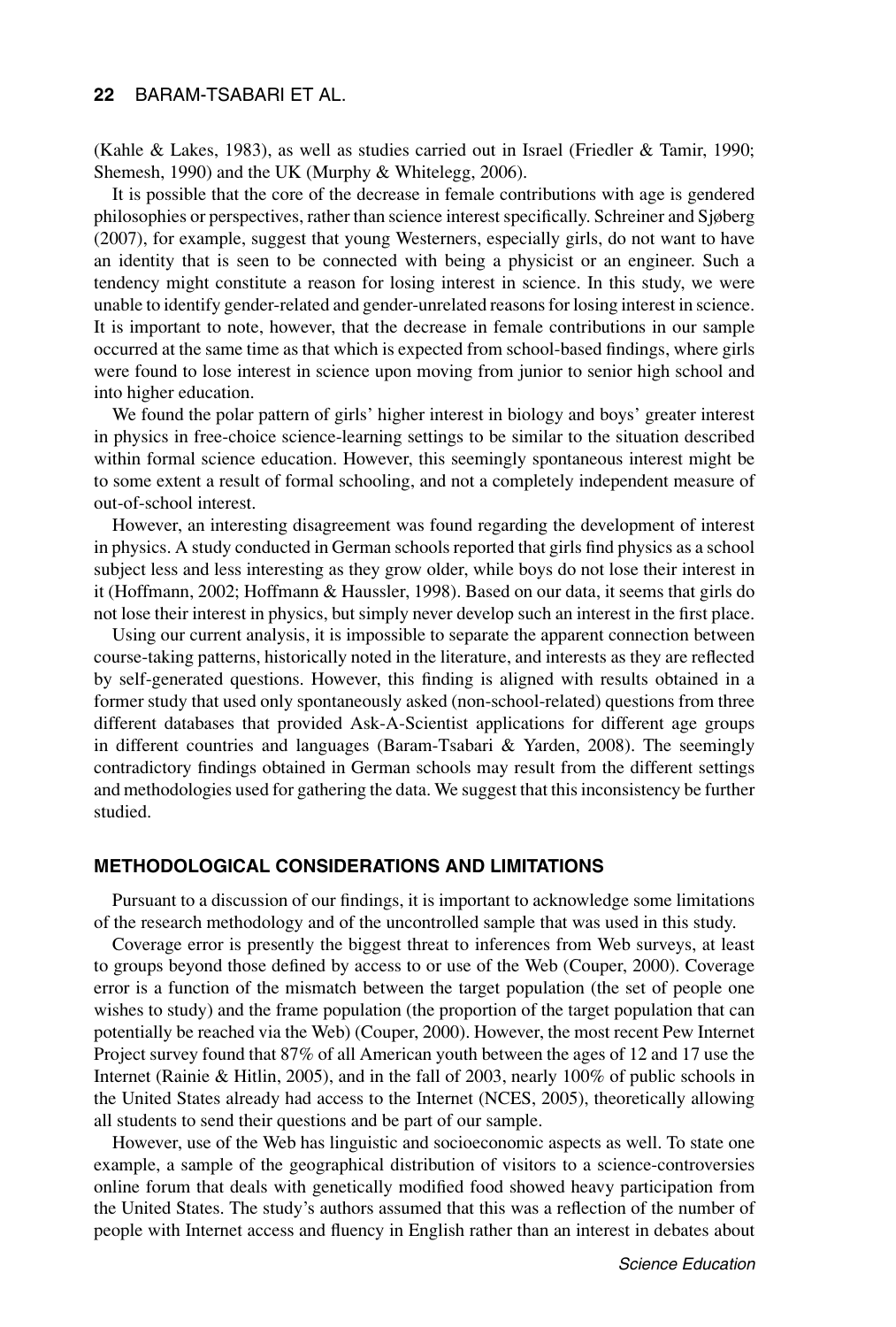food (Triunfol & Hines, 2004). We assume that the heavy participation of users originating from English-speaking countries, particularly the United States, is in no way representative of the level of interest in science in different countries.

The nature of our data poses some methodological problems as well. In our dataset, the askers are the ones who allocated the question to a certain subject area, and we cannot guarantee that this topic classification would be identical to a classification performed by a science-education researcher. We attempted to maximize the reliability of the data by including in the analysis only questions from participants who provided background data regarding their name, age, and origin. Our intention was to exclude "casual" participants who just happen to click with no formulated question in mind, and saboteurs, who just want to send meaningless scrambles or annoy the site operators (and the scientific community in general). However, there may be a sampling bias in using only data from those who report their real names as opposed to meaningless scrambles.

The self-reporting nature of the dataset is actually one of the strengths of this study. A problem of surveys in general is measurement error—the deviation of the responders' answers from their true values on the measure (Couper, 2000). Traditional questionnairebased interest studies rely on self-reporting to measure interest. This study, however, does not ask students to respond to our requests, but observes cases in which they initiate the action themselves, for their own purposes.

The self-selecting sample used in this research does not represent all children in a particular country. It represents a group of children who might be more interested in science and have easier access to resources than the child population as a whole. There is a marked difference in the access of children from different socioeconomic statuses to the Internet, which was our source for the questions. Furthermore, students who are not motivated to learn science are probably not represented in this self-selecting sample at all, regardless of their socioeconomic status. Other children that may be very interested in science but do not send questions are also not represented. Therefore, the opportunistic nature of the sample places some constrictions on the validity of our results.

The validity of the study can be supported by the notion of using data that originate from the researched population itself, not as a response to a stimulus from a researcher, thus ensuring high ecological validity. However, it is important to note that although students generated all of the questions in our sample, not all of the questions were the outcome of an intrinsic motivation to know. Some of the questions were required for school assignments and were originally raised by teachers or textbooks. This setback is even more salient in studies that examine students' questions in a classroom setting. For a list of school-related versus spontaneous topics, see Baram-Tsabari et al. (2006).

Another way to achieve validation is by comparing any conclusions drawn with other independent observations: using an informal data source and a new methodology, our results confirm and reinforce revelations made using the traditional questionnaire methodology in a formal setting. This agreement with findings described in the literature, which were gathered using control samples, also serves to bolster confidence in our new, never before described findings. Therefore, we assume that the trends described here represent, to a certain degree, the interests of many children, and that posing questions represents a measure of student orientation toward science interest. It is also important to note that in formal settings, some students are also more likely to ask questions than others, with lower achieving students becoming less active participants with age (Good et al., 1987). Reliability may be assured by the use of a very large sample (Reid, 2006).

Although Web-based experiments of the kind used here are more difficult to control in some respects than those conducted in a classroom setting, they present an important methodological advantage for studying students' self-guided science learning, taking into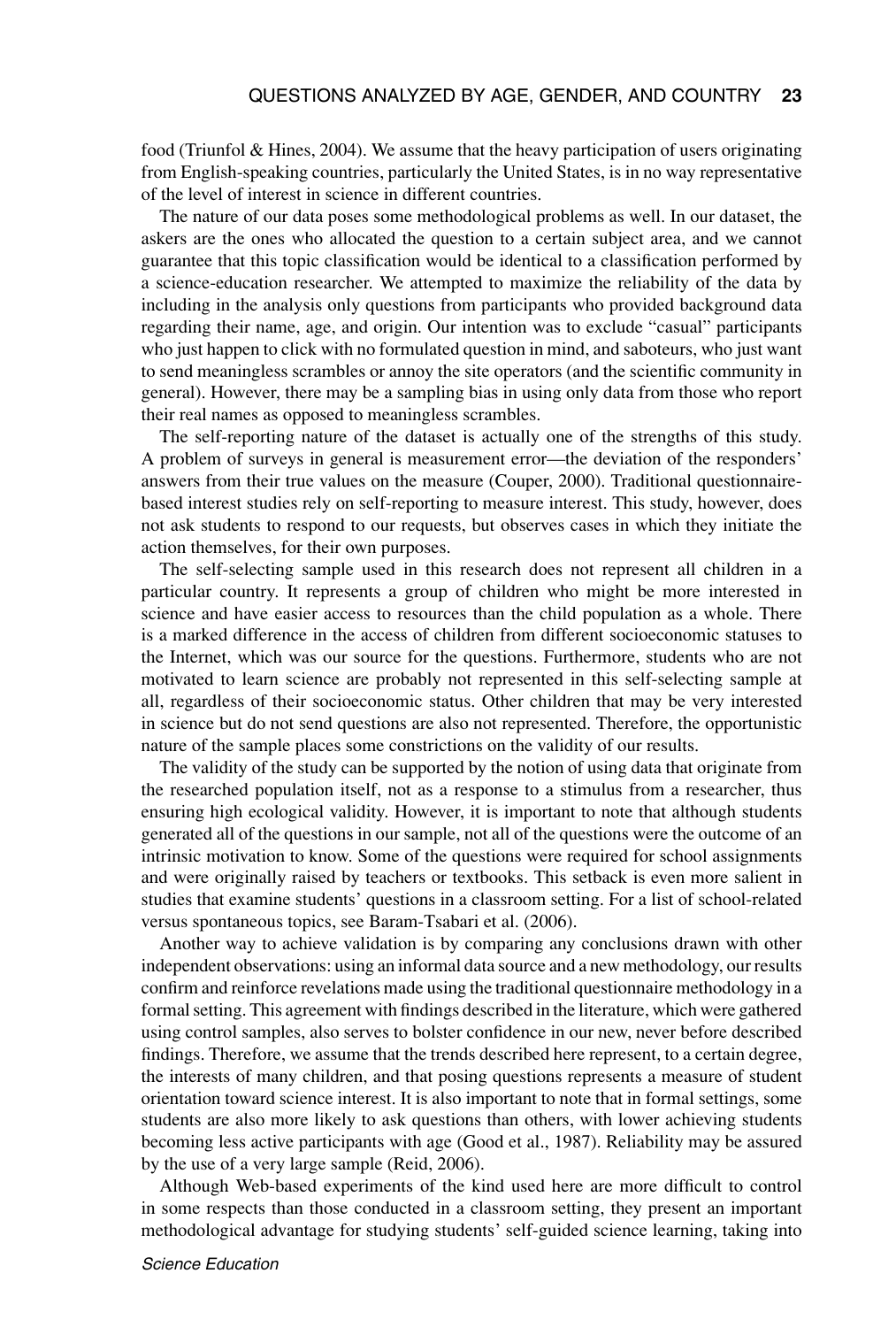consideration that this kind and amount of data does not exist anywhere outside the Web. Therefore, this methodology is better suited to studying the dynamic educational reality of the last decade.

This research was supported by the Sacsta Rashi Fellowship for honor students in science education. The authors would like to thank Mrs. Yetty Varon and Dr. Hillary Voet for their expert statistical advice, Mrs. Rakefet Halevi for her valuable help in the coding of the questions, and Professor Edgar Jenkins and the three anonymous reviewers for their insightful remarks on an earlier draft of the manuscript. AY is the incumbent of the Helena Rubinstein Career Development Chair.

# **APPENDIX**

| Year  | Questions<br>Submitted | <b>Questions Used</b><br>for the Analysis | Comments                                                                                                                                                                           |
|-------|------------------------|-------------------------------------------|------------------------------------------------------------------------------------------------------------------------------------------------------------------------------------|
| 1995  | 21                     |                                           | The pilot year. Data were not included in the analysis.                                                                                                                            |
| 1996  | 1,165                  | 961                                       |                                                                                                                                                                                    |
| 1997  | 8,002                  | 1,659                                     | More than 5,000 of the surfers did not disclose their<br>age.                                                                                                                      |
| 1998  | 14,327                 | 3,047                                     | More than 10,000 of the surfers did not disclose their<br>age.                                                                                                                     |
| 1999  | 20,088                 | 6,133                                     | More than 10,000 of the surfers did not disclose their<br>country of origin.                                                                                                       |
| 2000  | 25,165                 | 10,438                                    | More than 10,000 of the surfers did not disclose their<br>country of origin.                                                                                                       |
| 2001  | 18,372                 | 13,291                                    | In the fall of 2001, an additional page was placed<br>before the Ask-A-Scientist form and all questions<br>were run through the local search engine before<br>writing to the site. |
| 2002  | 9,659                  | 7,016                                     |                                                                                                                                                                                    |
| 2003  | 14,947                 | 11,205                                    |                                                                                                                                                                                    |
| 2004  | 14,802                 | 10,888                                    |                                                                                                                                                                                    |
| 2005  | 15,667                 | 11,171                                    |                                                                                                                                                                                    |
| 2006  | 4,314                  | 3,056                                     | At the beginning of the year, a search engine form<br>was placed on every page, and question volume<br>dropped by $\sim$ 50%. The questions were collected<br>until June 15.       |
| Total | 146,529                | 78,865                                    |                                                                                                                                                                                    |

# **Distribution of Questions Sent to Madsci Network Since Its Establishment**

# **REFERENCES**

Allison, A. W., & Shrigley, R. L. (1986). Teaching children to ask operational questions in science. Science Education, 70(1), 73 – 80.

American Association of University Women. (2004). Under the microscope: A decade of gender equity projects in the sciences. Washington, DC: AAUW Educational Foundation.

Aschbacher, P. R. (2003). Gender differences in the perception and use of an informal science learning Web site. Pasadena, CA: National Science Foundation.

Ayalon, H. (1995). Math as a gatekeeper: Ethnic and gender inequality in course taking of the sciences in Israel. American Journal of Education, 104(1), 34-56.

Bainbridge, W. S. (2007). The scientific research potential of virtual worlds. Science, 317, 472.

Baram-Tsabari, A., Sethi, R. J., Bry, L., & Yarden, A. (2006). Using questions sent to an Ask-A-Scientist site to identify children's interests in science. Science Education, 90(6), 1050 – 1072.

Baram-Tsabari, A., & Yarden, A. (2005). Characterizing children's spontaneous interests in science and technology. International Journal of Science Education, 27(7), 803 – 826.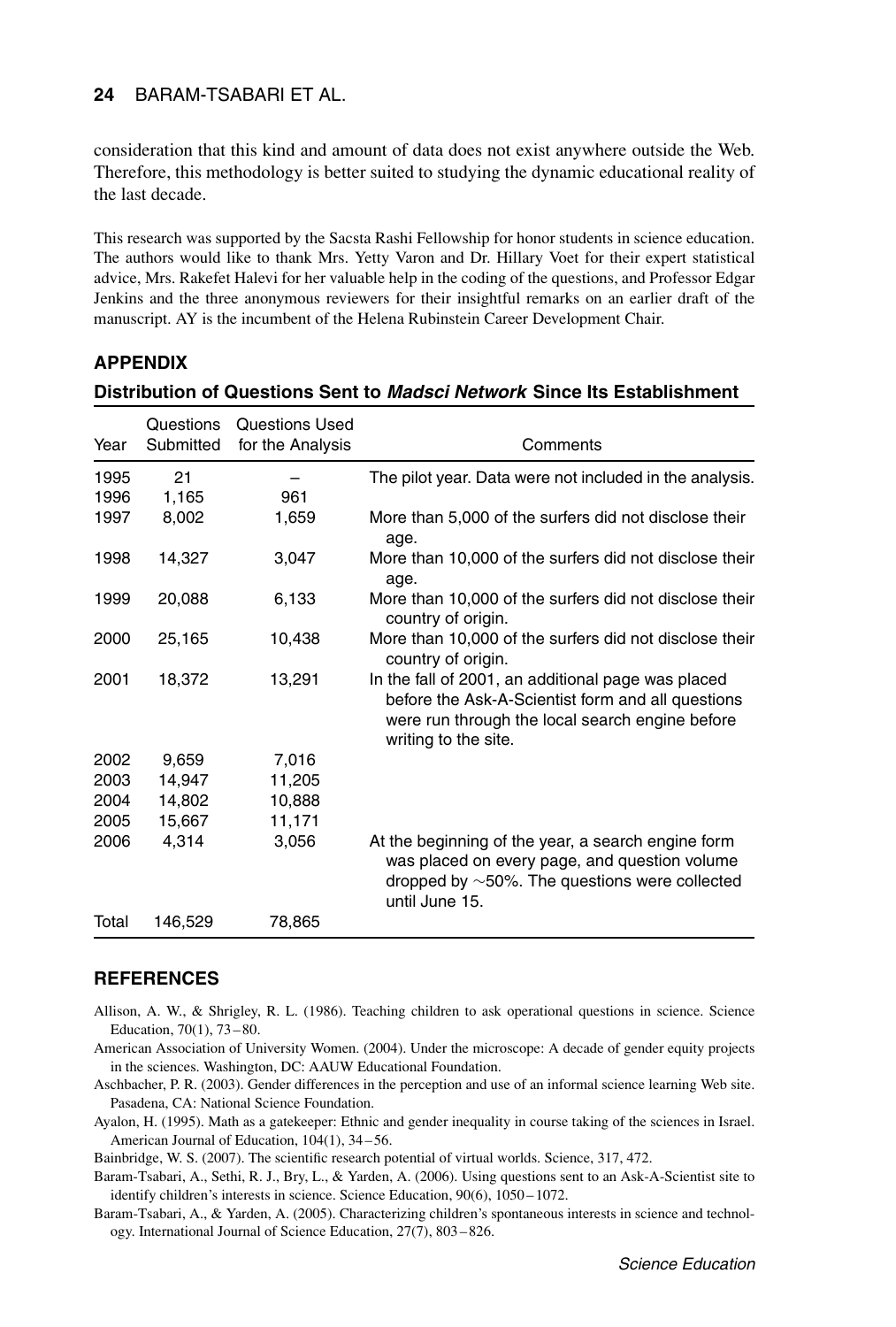- Baram-Tsabari, A., & Yarden, A. (2007). Interest in biology: A developmental shift characterized using selfgenerated questions. The American Biology Teacher, 69(9), 546 – 554.
- Baram-Tsabari, A., & Yarden, A. (2008). Girls' biology, boys' physics: Evidence from free-choice science learning settings. Research in Science Technological Education, 26(1), 75 – 92.
- Baron-Cohen, S. (2003). The essential difference: Men, women and the extreme male brain. London: Penguin.
- Behling, S. (2002). Incorporating female scientists and female friendly pedagogy into the biology classroom. Unpublished master's thesis, California University of Pennsylvania, California, PA.
- Biddulph, F., Symington, D., & Osborne, J. (1986). The place of children's questions in primary science education. Research in Science & Technological Education, 4(1), 77 – 88.
- Bilal, D. (2001). Children's use of the Yahooligans! Web search engine: II. Cognitive and physical behaviors on research tasks. Journal of the American Society for Information Science and Technology, 52(2), 118 – 136.
- Bilal, D. (2004). Research on children's information seeking on the Web. In M. K. Chelton & C. Cool (Eds.), Youth information-seeking behavior: Theories, models, and issues (pp. 271 – 291). Lanham, MD: The Scarecrow Press.
- Brem, S. K., & Boyes, A. J. (2000). Using critical thinking to conduct effective searches of online resources. Practical Assessment, Research & Evaluation, 7(7). Retrieved February 13, 2006, from http://pareonline.net/ getvn.asp?v=7&n=7.
- Brill, G., & Yarden, A. (2003). Learning biology through research papers: A stimulus for question-asking by high-school students. Cell Biology Education, 2, 266–274.
- Brownlow, S., Smith, T. J., & Ellis, B. R. (2002). How interest in science negatively influences perceptions of women. Journal of Science Education and Technology, 11(2), 135-144.
- Busch, H. (2005, September/October). Is science education relevant? Europhysics News, 36(5), 162 167.
- Chin, C. (2004). Students' questions: Fostering a culture of inquisitiveness in science classroom. School Science Review, 86(314), 107 – 112.
- Chin, C., Brown, D. E., & Bruce, B. C. (2002). Student-generated questions: A meaningful aspect of learning in science. International Journal of Science Education, 24(5), 521-549.
- Chin, C., & Chia, L.-G. (2004). Problem-based learning: Using students' questions to drive knowledge construction. Science Education, 88(5), 707 – 727.
- Ching, C. C., Kafai, Y. B., & Marshall, S. K. (2000). Spaces for change: Gender and technology access in collaborative software design. Journal of Science Education and Technology, 9(1), 67 – 78.
- Cook-Sather, A. (2002). Authorizing students' perspectives: Toward trust, dialogue, and change in education. Educational Researchers, 31(4), 3-14.
- Cooper, L. Z. (2004). Children's information choices for inclusion in a hypothetical, child-constructed library. In M. K. Chelton & C. Cool (Eds.), Youth information-seeking behavior: Theories, models, and issues (pp. 181 – 210). Lanham, MD: The Scarecrow Press.
- Costa, J., Caldeira, H., Gallastegui, J. R., & Otero, J. (2000). An analysis of question asking on scientific texts explaining natural phenomena. Journal of Research in Science Teaching, 37(6), 602 – 614.
- Couper, M. P. (2000). Web surveys: A review of issues and approaches. Public Opinion Quarterly, 64(4), 464 494.
- Crettaz von Roten, F. (2004). Gender differences in attitudes toward science in Switzerland. Public Understanding of Science, 13(2), 191 – 199.
- Dawson, C. (2000). Upper primary boys' and girls' interests in science: Have they changed since 1980? International Journal of Science Education, 22(6), 557 – 570.
- Dierking, L. D., & Pollock, W. (1998). Front-end studies: Where the museum and the community meet. ASTC Newsletter. Retrieved April 28, 2007, from http://www.astc.org/pubs/dimensions/1998/jul-aug/frontend.htm.
- Dillon, J. T. (1988). The remedial status of student questioning. Journal of Curriculum Studies, 20(3), 197 210.
- Dori, Y. J., & Herscovitz, O. (1999). Question-posing capability as an alternative evaluation method: Analysis of an environmental case study. Journal of Research in Science Teaching, 36(4), 411 – 430.
- Falchetti, E., Caravita, S., & Sperduti, A. (2003, August 19 23). What lay people want to know from scientists: An analysis of the data base of "Scienzaonline." Paper presented at the 4th ESERA Conference, Noordwijkerhout, The Netherlands.
- Falk, J. H., & Dierking, L. D. (2002). Lessons without limit: How free-choice learning is transforming education. Walnut Creek, CA: Rowman & Littlefield.
- Farenga, S. J., & Joyce, B. A. (1999). Intentions of young students to enroll in science courses in the future: An examination of gender differences. Science Education, 83(1), 55 – 75.
- Fidel, R., Davies, R. K., Douglass, M. H., Holder, J. K., Hopkins, C. J., Kushner, E. J., et al. (1999). A visit to the information mall: Web searching behavior of high school students. Journal of the American Society for Information Science,  $50(1)$ ,  $24-37$ .
- Friedler, Y., & Tamir, P. (1990). Sex differences in science education in Israel: An analysis of 15 years of research. Research in Science and Technological Education, 8(1), 21 – 34.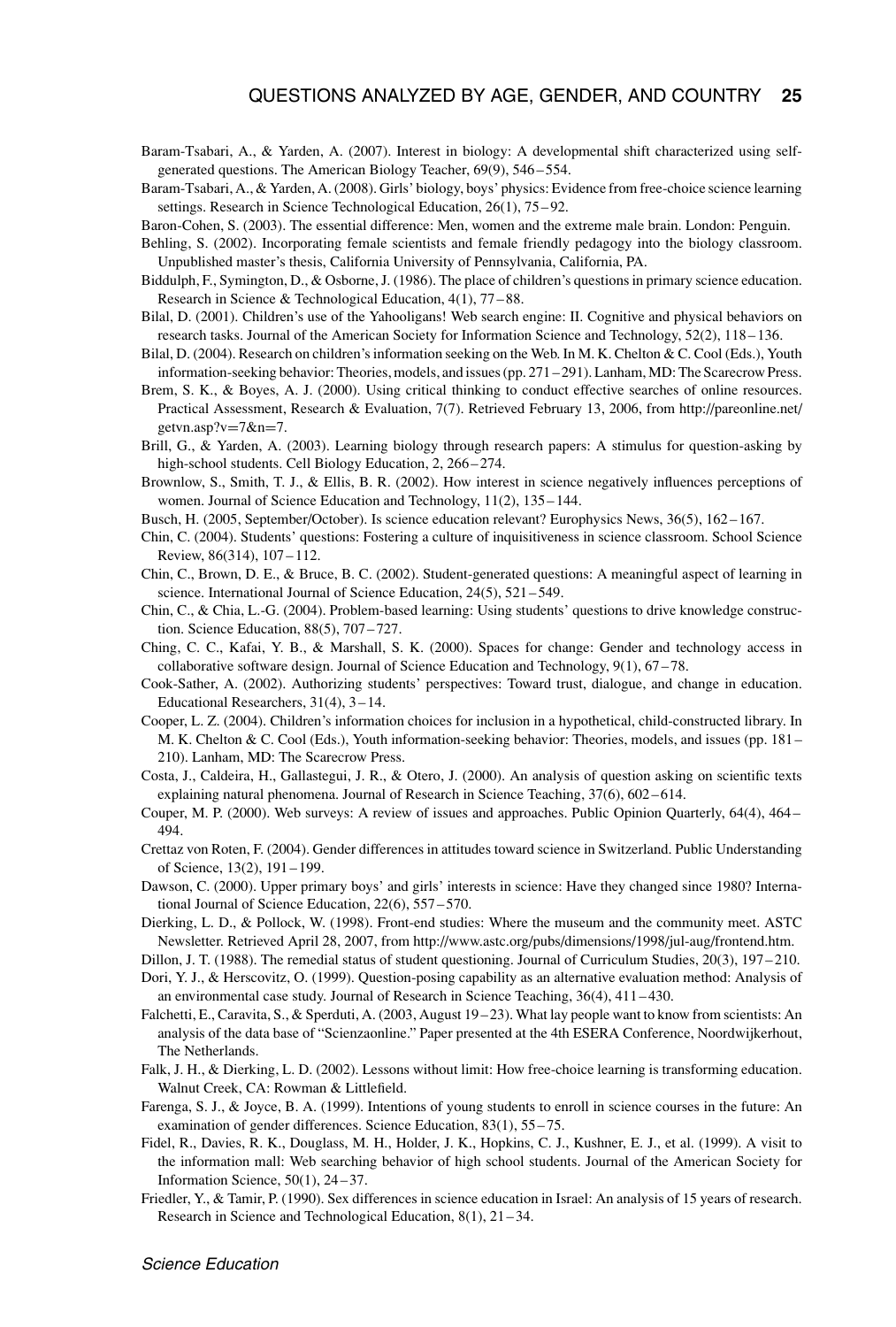Gardner, P. L. (1975). Attitudes to science: A review. Studies in Science Education, 2, 1 – 41.

- Gardner, P. L. (1998). The development of males' and females' interests in science and technology. In L. Hoffmann, A. K. Krapp, A. Renninger, & J. Baumert (Eds.), Proceedings of the Seeon Conference on Interest and Gender (pp. 41 – 57). Kiel, Germany: IPN.
- George, R. (2006). A cross-domain analysis of change in students' attitudes toward science and attitudes about the utility of science. International Journal of Science Education, 28(6), 571 – 589.
- Good, T. L., Slavings, R. L., Harel, K. H., & Emerson, H. (1987). Student passivity: A study of question asking in K-12 classrooms. Sociology of Education, 60, 181 – 199.
- Gosling, S. D., Vazire, S., Srivastava, S., & John, O. P. (2004). Should we trust Web-based studies? American Psychologist, 59(2), 93 – 104.
- Graesser, A. C., Person, N., & Huber, J. (1992). Mechanisms that generate questions. In T. W. Lauer, E. Peacock,  $& A. C. Graesser (Eds.), Questions and information systems (pp. 167–187). Hillsdale, NJ: Erlbaum.$
- Graesser, A. C., & Person, N. K. (1994). Question asking during tutoring. American Educational Research Journal,  $31(1), 104 - 137.$
- Greenfield, T. A. (1998). Gender- and grade-level differences in science interest and participation. Science Education, 81(3), 259 – 276.
- Guinee, K. (2004, October 19 23). Internet searching by K-12 students: A research-based process model. Paper presented at the Association for Educational Communications and Technology, Chicago, IL.
- Handelsman, J., Cantor, N., Carnes, M., Denton, D., Fine, E., Grosz, B., et al. (2005). More women in science. Science, 309, 1190-1191.
- Harding, J., & Parker, L. H. (1995). Agents for change: Policy and practice towards a more gender-inclusive science education. International Journal of Science Education, 17(4), 537 – 553.
- Hassan, F. (2000). Islamic women in science. Science, 290(5489), 55 56.
- Haussler, P., Hoffman, L., Langeheine, R., Rost, J., & Sievers, K. (1998). A typology of students' interest in physics and the distribution of gender and age within each type. International Journal of Science Education, 20(2), 223 – 238.
- Hirsh, S. G. (1999). Children's relevance criteria and information seeking on electronic resources. Journal of the American Society for Information Science, 50(14), 1265 – 1283.
- Hoffman, J. L., & Krajcik, J. S. (1999). Assessing the nature of learners' science content understandings as a result of utilizing on-line resources. Paper presented at the National Association for Research in Science Teaching, Boston, MA, March 28-31.
- Hoffmann, L. (2002). Promoting girls' interest and achievement in physics classes for beginners. Learning and Instruction, 12, 447 – 465.
- Hoffmann, L., & Haussler, P. (1998). An intervention project promoting girls and boys' interest in physics. In L. Hoffmann, A. K. Krapp, A. Renninger, & J. Baumert (Eds.), Proceedings of the Seeon Conference on Interest and Gender (pp. 301 – 316). Kiel, Germany: IPN.
- Horrigan, J. (2006). The Internet as a resource for news and information about science. PEW. Retrieved June 4, 2007, from http://www.pewinternet.org/PPF/r/191/report display.asp
- Hyde, J. S., & Linn, M. C. (2006). Gender similarities in mathematics and science. Science, 314(5799), 599 600.
- Janes, J., Hill, C., & Rolfe, A. (2001). Ask-an-expert services analysis. Journal of the American Society for Information Science and Technology, 52(13), 1106 – 1121.
- Jenkins, E. W. (2006). The student voice and school science education. Studies in Science Education, 42, 49 88.
- Jenkins, E. W., & Nelson, N. W. (2005). Important but not for me: Students' attitudes towards secondary school science in England. Research in Science & Technological Education, 23(1), 41-57.
- Jones, M. G., Howe, A., & Rua, M. J. (2000). Gender differences in students' experiences, interests, and attitudes toward science and scientists. Science Education, 84(2), 180-192.
- Kafai, Y. B., Feldon, D., Fields, D., Giang, M., & Quintero, M. (2007, June 28 30). Life in the times of Whypox: A virtual epidemic as a community event. Paper presented at the 3rd International Conference on Communities and Technology, Michigan State University, East Lansing, MI.
- Kafai, Y. B., & Sutton, S. (1999). Elementary school students' computer and Internet use at home: Current trends and issues. Journal of Educational Computing Research, 21(3), 345 – 362.
- Kahle, J. B., & Lakes, M. K. (1983). The myth of equality in science classrooms. Journal of Research in Science Teaching, 20(2), 131 – 140.
- Kahle, J. B., Parker, L. H., Rennie, L. J., & Riley, D. (1993). Gender differences in science education: Building a model. Educational Psychologist, 28(4), 379 – 404.
- Keating, T., MaKinster, J., Mills, J., & Nowak, J. (1999). Characterization and analysis of a science curricular resource on the World Wide Web: The cyber history of Bernoulli's principle (CRTL Technical Report 10 – 99). Bloomington: Indiana University.
- Kelly, A. (1978). Girls and science: An international study of sex differences in school science achievement (Vol. 9). Stockholm, Sweden: Almqvist & Wiksell.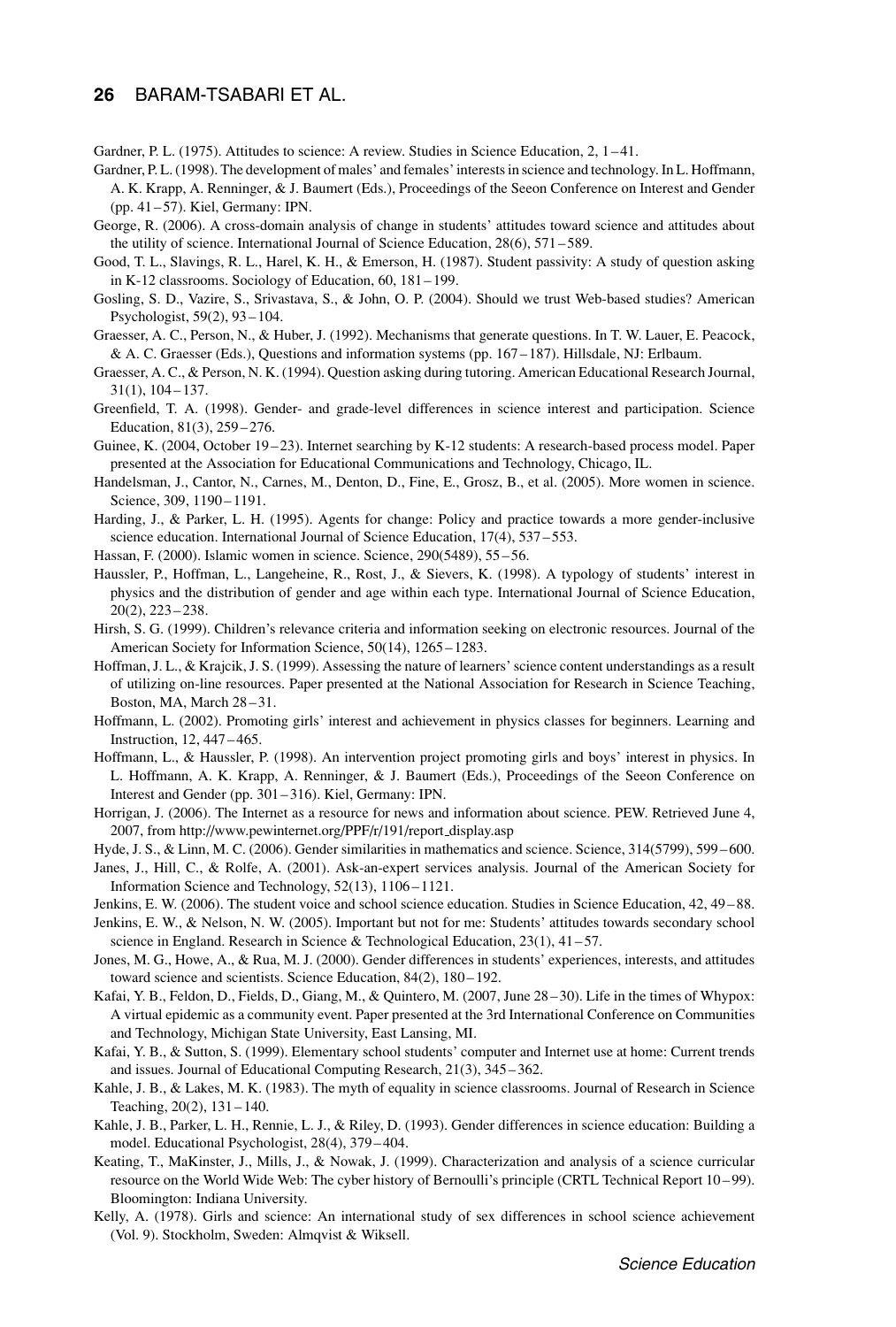- King, A. (1994). Guiding knowledge construction in the classroom: Effects of teaching children how to question and how to explain. American Educational Research Journal, 31(2), 338 – 368.
- Krapp, A. (2000). Interest and human development during adolescence: An educational-psychological approach. In J. Heckhausen (Ed.), Motivational psychology of human development (pp. 109 – 128). London: Elsevier.
- Kwiek, N. C., Halpin, M. J., Reiter, J. P., Hoeffler, L. A., & Schwartz-Bloom, R. D. (2007). Pharmacology in the high-school classroom. Science, 317, 1871-1872.
- Kyle, W. C. (1999). Editorial: Science education in developing countries: Challenging first world hegmony in a global context. Journal of Research in Science Teaching, 36(3), 255 – 260.
- Labudde, P., Herzog, W., Neuenschwander, M. P., Violi, E., & Gerber, C. (2000). Girls and physics: Teaching and learning strategies tested by classroom interventions in grade 11. International Journal of Science Education, 22(2), 143 – 157.
- Lankes, R. D. (1999). Ask A's lesson learned from K-12 digital reference services. Reference & User Services Quarterly, 38(1), 63 – 71.
- Lankes, R. D. (2003). Current state of digital reference in primary and secondary education. D-Lib Magazine, 9(2). Retrieved April 1, 2007, from http://www.dlib.org/dlib/february03/lankes/02lankes.html.
- Lavonen, J., Juuti, K., Uitto, A., Meisalo, V., & Byman, R. (2005). Attractiveness of science education in the Finnish comprehensive school. In A. Manninen, K. Miettinen, & K. Kiviniemi (Eds.), Research findings on young people's perceptions of technology and science education (pp. 5 – 30). Helsinki: Technology Industries of Finland.
- Leong, S. C., & Al-Hawamdeh, S. (1999). Gender and learning attitudes in using Web-based science lessons. Information Research, 5(1), retrieved May 2, 2007, from http://informationr.net/ir/5-1/paper66.html.
- Levin, D., Arafeh, S., Lenhart, A., & Rainie, L. (2002). The digital disconnect: The widening gap between Internet-savvy students and their schools. PEW Internet and American Life. Retrieved June 4, 2007, from http://www.pewinternet.org/report\_display.asp?r=67.
- Levy, I. (2003). 10th graders preferences for science specialization in term of their attitude to the subject (in Hebrew). Unpublished master's thesis, Tel Aviv University, Tel Aviv, Israel.
- Lindahl, B. (2007, April 15–18). A longitudinal study of students' attitudes towards science and choice of career. Paper presented at the National Association for Research in Science Teaching, New Orleans, LA.
- Linn, M. C., & Hyde, J. S. (1989). Gender, mathematics, and science. Educational Researcher, 18(8), 17 19,  $22 - 27$ .
- Lyons, T. (2006). Different countries, same science classes: Students' experiences of school science in their own words. International Journal of Science Education, 28(6), 591-613.
- MaKinster, J., Beghetto, R., & Plucker, J. (2002). Why can't I find Newton's third law? Case studies of students' use of the Web as a science resource. Journal of Science Education and Technology, 11(2), 155-172.
- Marbach-Ad, G., & Sokolove, P. G. (2000). Good science begins with good questions. Journal of College Science Teaching, 30(3), 192-195.
- Martin, M. O., Mullis, I. V. S., Gonzalez, E. J., & Chrostowski, S. J. (2004). TIMSS 2003 International Science Report. Chestnut Hill, MA: TIMSS and PIRLS International Study Center, Boston College.
- Maskill, R., & Pedrosa de Jesus, H. (1997). Pupils' questions, alternative frameworks and the design of science teaching. International Journal of Science Education, 19(7), 781 – 799.
- McCrory Wallace, R., Kupperman, J., Krajcik, J., & Soloway, E. (2000). Science on the Web: Students online in a sixth-grade classroom. Journal of the Learning Sciences, 9(1), 75 – 104.
- Mehran, G. (2003). The paradox of tradition and modernity in female education in the Islamic Republic of Iran. Comparative Education Review, 47(3), 269 – 286.
- Menshari, D. (2007). Iran: Suddenly a man gets up in the morning and starts walking (in Hebrew). Academia, 17,  $17 - 24.$
- Miller, P. H., Slawinski Blessing, J., & Schwartz, S. (2006). Gender differences in high-school students' views about science. International Journal of Science Education, 28(4), 363 – 381.
- Murphy, P., & Whitelegg, E. (2006). Girls in the physics classroom: A review of the research into the participation of girls in physics. London: Institute of Physics.
- Murray, I., & Reiss, M. (2005). The student review of the science curriculum. School Science Review, 87(318), 83 – 93.
- Nafisi, A. (2003). Reading Lolita in Tehran. New York: Random House.
- Nair, I., & Majetich, S. (1995). Physics and engineering in the classroom. In S. V. Rosser (Ed.), Teaching the majority: Breaking the gender barrier in science, mathematics, and engineering (pp. 25 – 42). New York: Teacher College Press.
- National Center for Education Statistics. (2005). Internet access in U.S. public schools and classrooms: 1994 2003. Washington, DC: U.S. Department of Education.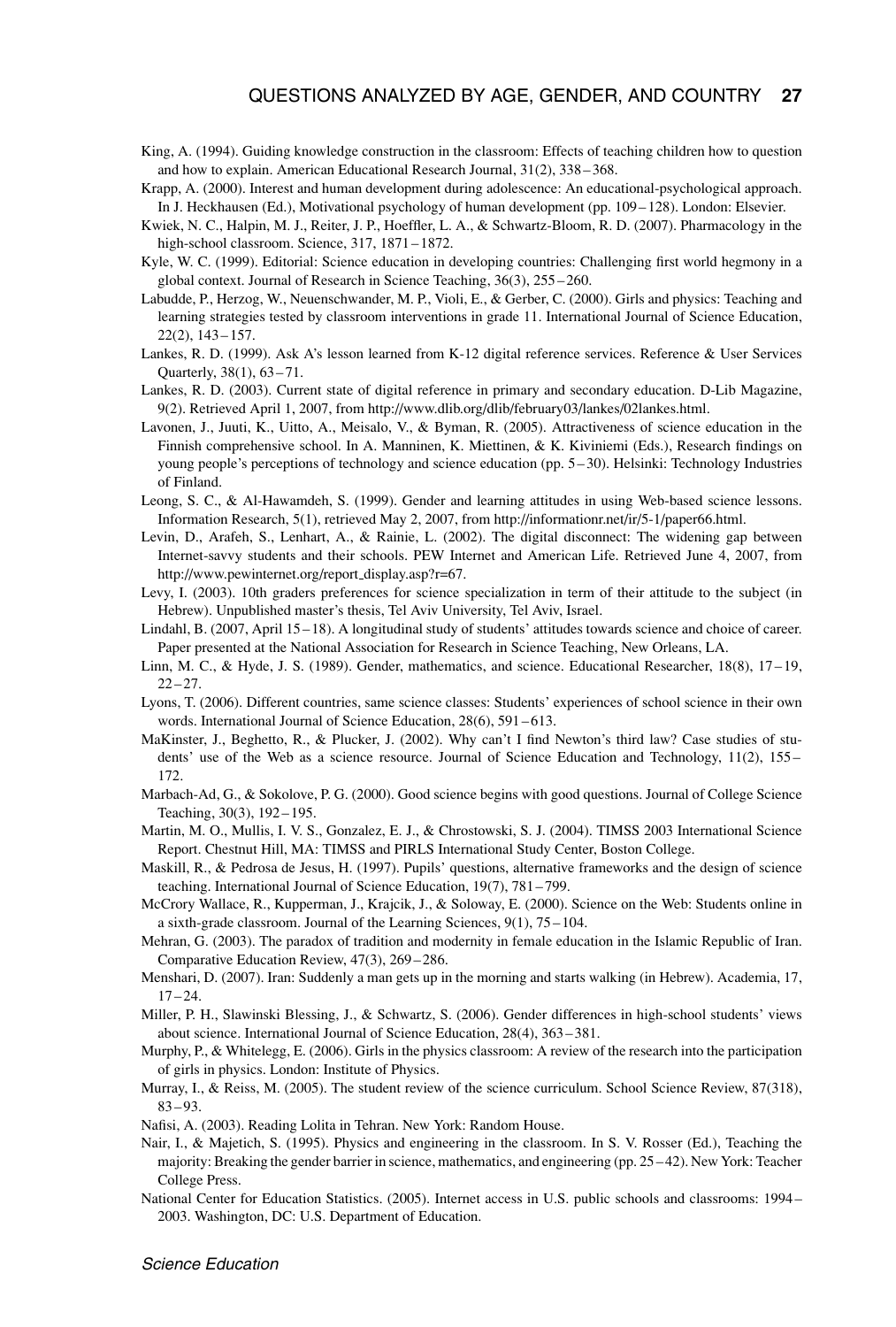- National Center for Education Statistics. (2006). Internet access in U.S. public schools and classrooms: 1994 – 2005. Institute of Education Sciences. Retrieved June 4, 2007, from http://nces.ed.gov/pubsearch/ pubsinfo.asp?pubid=2007020.
- National Science Foundation. (1997). NetLab workshop report. National Science Foundation. Retrieved August 1, 2007, from http://www.nsf.gov/sbe/ses/soc/asi.jsp.
- National Science Foundation. (2004). Women, minorities, and persons with disabilities in science and engineering. Washington, DC: U.S. Government Printing Office. Retrieved August 27, 2007, from http://www.nsf.gov/ statistics/wmpd/.
- Nisbet, M. C., Scheufele, D. A., Shanahan, J., Moy, P., Brossard, D., & Lewenstein, B. V. (2002). Knowledge, reservations, or promise? A media effect model for public perceptions of science and technology. Communication Research, 29(5), 584 – 608.
- Olsher, G., & Dreyfus, A. (1999). Biotechnologies as a context for enhancing junior high-school students' ability to ask meaningful questions about abstract biological processes. International Journal of Science Education,  $21(2)$ ,  $137 - 153$ .
- Organisation for Economic Co-operation and Development. (2006). Evolution of student interest in science and technology studies: Policy report. Paris: Author.
- Osborne, J. (2006, July). Message from the President. E-NARST News, 49(2), 1 2.
- Osborne, J., & Collins, S. (2000). Pupils' and parents' views of the school science curriculum. London: King's College London.
- Osborne, J., & Collins, S. (2001). Pupils' views of the role and value of the science curriculum: A focus group study. International Journal of Science Education, 23(5), 441 – 467.
- Pedrosa de Jesus, H., Teixeira-Dias, J. J. C., & Watts, M. (2003). Questions of chemistry. International Journal of Science Education, 25(8), 1015 – 1034.
- Pettitt, L. M. (2004). Gender intensification of peer socialization during puberty. New directions for child and adolescent development, 106, 23 – 34.
- Pintrich, P. R., & Schunk, D. H. (2002). Motivation in education: Theory, research, and applications (2nd ed.). Upper Saddle River, NJ: Merrill.
- Pomerantz, J., Nicholson, S., Belanger, Y., & Lankes, R. D. (2004). The current state of digital reference: Validation of a general digital reference model through a survey of digital reference services. Information Processing & Management, 40(2), 347 – 363.
- Qualter, A. (1993). I would like to know more about that: A study of the interest shown by girls and boys in scientific topics. International Journal of Science Education, 15(3), 307–317.
- Rahimi, B. (2003). Cyberdissent: The Internet in revolutionary Iran. Middle East Review of International Affairs, 7(3), 101 – 115.
- Rainie, L., & Hitlin, P. (2005). The Internet at school. PEW. Retrieved June 4, 2007, from http:// www.pewinternet.org/pdfs/PIP\_Internet\_and\_schools\_05.pdf.
- Reid, N. (2006). Thoughts on attitude measurement. Research in Science & Technological Education, 24(1),  $3 - 27$
- Reimers, S. (2007). The BBC Internet study: General methodology. Archives of Sexual Behavior, 36(2), 147 161.
- Rhodes, S. D., Bowie, D. A., & Hergenrather, K. C. (2003). Collecting behavioural data using the World Wide Web: Considerations for researchers. Journal of Epidemiology Community Health, 57, 68–73.
- Rogers, D., & Swan, K. (2004). Self-regulated learning and Internet searching. Teachers College Record, 106(9), 1804 – 1824.
- Rop, C. J. (2003). Spontaneous inquiry questions in high school chemistry classrooms: Perceptions of a group of motivated learners. International Journal of Science Education, 25(1), 13 – 33.
- Russell, J., Weems, L., Brem, S. K., & Leonard, M. A. (2001). Fact or fiction? Female students learn to critically evaluate science on the Internet. Science Teacher, 68(3), 44 – 47.
- Schacter, J., Chung, G. K. W. K., & Dorr, A. E. (1998). Children's Internet searching on complex problems: Performance and process analyses. Journal of the American Society for Information Science, 49(9), 840 – 849.
- Schibeci, R., & Lee, L. (2003). Portrayals of science and scientists, and "science for citizenship." Research in Science & Technological Education, 21(2), 177 – 192.
- Schiefele, U. (1998). Individual interest and learning—What we know and what we don't know. In L. Hoffmann, A. K. Krapp, A. Renninger, & J. Baumert (Eds.), Proceedings of the Seeon Conference on Interest and Gender (pp. 91 – 104). Kiel, Germany: IPN.
- Schofield, J. W. (2005). Internet use in schools. In R. K. Sawyer (Ed.), The Cambridge handbook of the learning sciences (pp. 521-534). Cambridge, UK: Cambridge University Press.
- Schreiner, C. (2006). Exploring a ROSE-garden: Norwegian youth's orientations towards science-seen as signs of late modern identities. Unpublished doctoral thesis, University of Oslo, Oslo, Norway.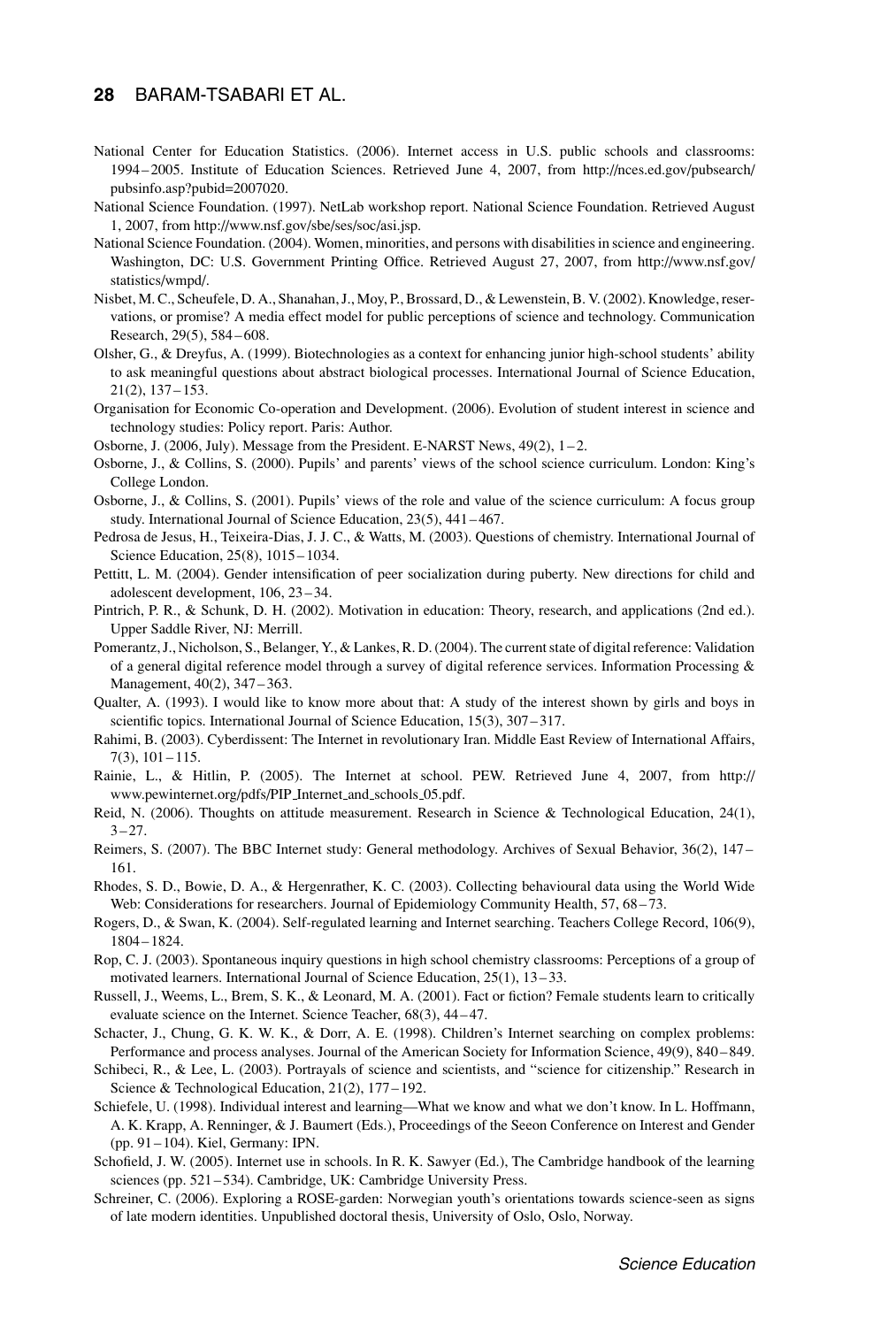- Schreiner, C., & Sjøberg, S. (2007). Science education and young people's identity construction—Two mutually incompatible projects? In D. Corrigan, J. Dillon, & R. Gunstone (Eds.), The re-emergence of values in the science curriculum. Rotterdam, the Netherlands: SensePublishers.
- Shakeshaft, C. (1995). Reforming science education to include girls. Theory into Practice, 34(1), 74 79.
- Shashaani, L. (1994). Gender-differences in computer experience and its influence on computer attitudes. Journal of Educational Computing Research, 11(4), 347 – 367.
- Shemesh, M. (1990). Gender-related differences in reasoning skills and learning interests of junior high school students. Journal of Research in Science Teaching, 27(1), 27 – 34.
- Simpson, R. D., & Oliver, J. S. (1985). Attitude toward science and achievement motivation profiles of male and female science students in grades six through ten. Science Education, 69(4), 511 – 526.
- Sjøberg, S. (2000). Science and scientists: The SAS study. Oslo, Norway: University of Oslo. Retrieved April 23, 2003, from http://folk.uio.no/sveinsj/SASweb.htm.
- Sjøberg, S., & Schreiner, C. (2002). ROSE handbook: Introduction, guidelines and underlying ideas. Oslo, Norway: University of Oslo. Retrieved March 11, 2004, from http://folk.uio.no/sveinsj/ROSE%20handbook.htm.
- Sjøberg, S., & Schreiner, C. (2005). How do learners in different cultures relate to science and technology? Results and perspectives from the project ROSE. Asia-Pacific Forum on Science Learning and Teaching, 6(2), 1– 17.
- Skitka, L. J., & Sargis, E. G. (2006). The Internet as psychological laboratory. Annual Review of Psychology, 57,  $529 - 555.$
- Slotta, J. D. (2004). The Web-based inquiry science environment (WISE): Scaffolding knowledge integration in the science classroom. In M. C. Linn, P. L. Bell, & E. A. Davis (Eds.), Internet environments for science education (pp. 203 – 232). Mahwah, NJ: Erlbaum.
- Soloway, E., & Wallace, R. (1997). Does the Internet support student inquiry? Don't ask. Communications of the ACM,  $40(5)$ ,  $11-16$ .
- Spall, K., Barrett, S., Stanisstreet, M., Dickson, D., & Boyes, E. (2003). Undergraduates' views about biology and physics. Research in Science & Technological Education, 21(2), 193 – 208.
- Spelke, E. S. (2005). Sex differences in intrinsic aptitude for mathematics and science? A critical review. American Psychologist, 60, 950 – 958.
- Stadler, H., Duit, R., & Benke, G. (2000). Do boys and girls understand physics differently? Physics Education, 35(6), 417 – 422.
- Stark, R., & Gray, D. (1999). Gender preferences in learning science. International Journal of Science Education,  $21(6)$ , 633-643.
- Stawinski, W. (1984). Development of students' interest in biology in Polish schools. Paper presented at the Interests in Science and Technology Education: 12th IPN Symposium, Kiel, Germany.
- Steinkamp, M. W., & Maehr, M. L. (1984). Gender differences in motivational orientations toward achievement in school science: A quantitative synthesis American Educational Research Journal, 21(1), 39 – 59.
- Steinke, J. (1997). A portrait of a woman as a scientist: Breaking down barriers created by gender-role stereotypes. Public Understanding of Science, 6, 409 – 428.
- Steinkuehler, C. A. (in press). Cognition and literacy in massively multiplayer online games. In D. Leu, J. Coiro, C. Lankshear, & K. Knobel (Eds.), Handbook of research on new literacies. Mahwah, NJ: Erlbaum.
- Steinkuehler, C. A., & Chmiel, M. (2006, June 27 July 1). Fostering scientific habits of mind in the context of online play. Paper presented at the 7th International Conference on Learning Sciences, Bloomington, IN.
- Tamir, P., & Gardner, P. L. (1989). The structure of interest in high school biology. Research in Science & Technological Education, 7(2), 113 – 140.
- Tenenbaum, H. R., & Leaper, C. (2003). Parent-child conversations about science: The socialization of gender inequities? Developmental Psychology, 39(1), 34 – 47.
- Triunfol, M. L., & Hines, P. J. (2004). Dynamics of list-server discussion on genetically modified foods. Public Understanding of Science, 13, 155 – 175.
- Trumper, R. (2006). Factors affecting junior high school students' interest in biology. Science Education International,  $17(1)$ ,  $31-48$ .
- UNESCO Institute for Statistics. (2005, November 21–24). Statistics on science, technology and gender (STG). Paper presented at the Regional Workshop on Science & Technology Statistics, New Delhi, India.
- UNESCO Institute for Statistics. (2006). Women in science: Under-represented and under-measured. UIS Bulletin on Science and Technology Statistics. Retrieved May 3, 2007, from http://www.uis.unesco.org/ template/pdf/s&t/BulletinNo3\_v12EN.pdf.
- United Nations Development Programme. (2005). Human development reports. Retrieved August 24, 2006, from http://hdr.undp.org/statistics/data/.
- van Langen, A., Rekers-Mombarg, L., & Dekkers, H. (2006). Sex-related differences in the determinants and process of science and mathematics choice in pre-university education. International Journal of Science Education,  $28(1)$ ,  $71-94$ .